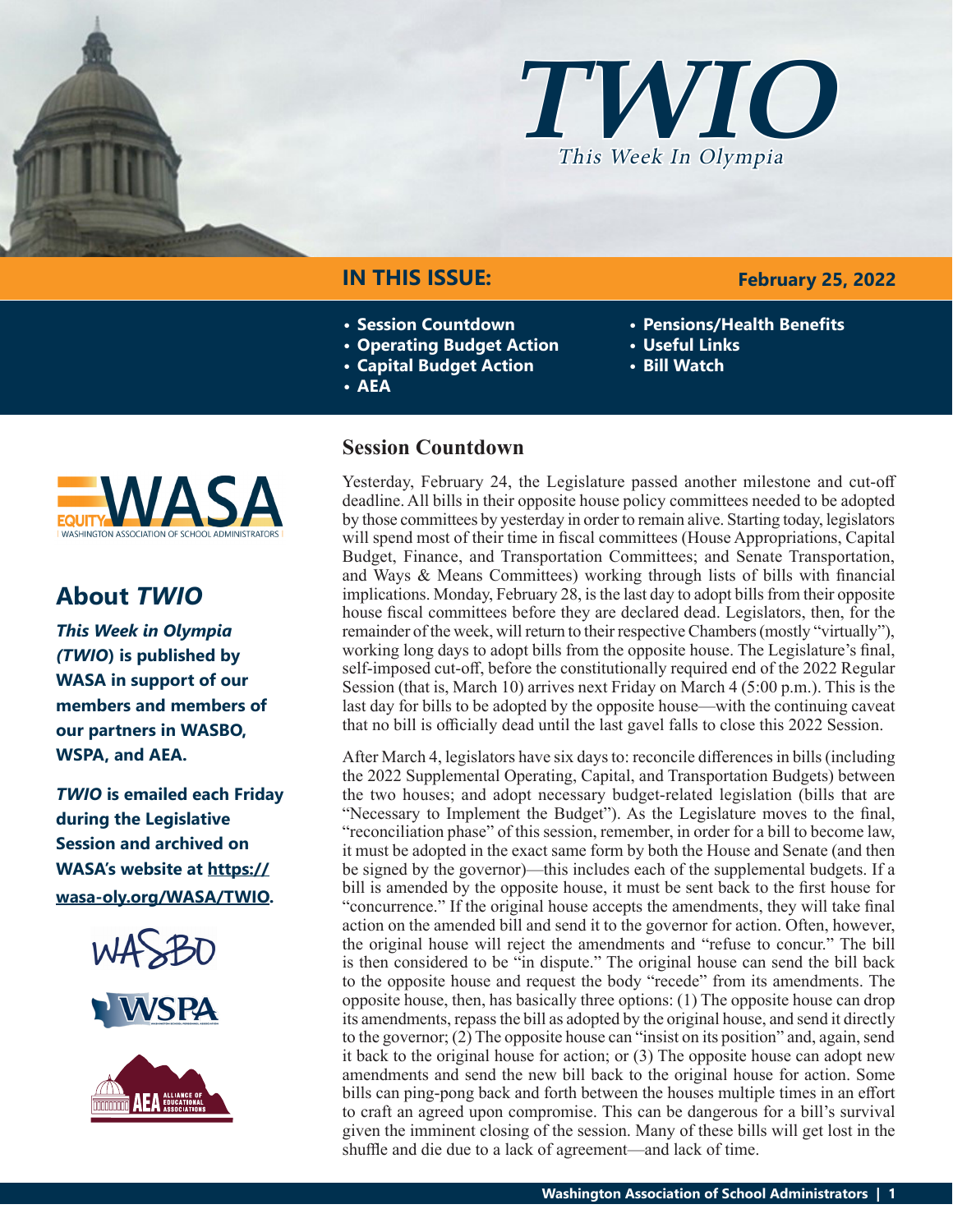### *This Week in Olympia:* **Week 7, February 21–25, 2022**

*Continued*

#### *WASA Legislative Report Podcast*



*The Podcast will be available on a regular basis on the*  **[WASA website](http://app.leg.wa.gov/billsummary?Year=2021&BillNumber=1630)***, or* **[subscribe to the Report](http://app.leg.wa.gov/billsummary?Year=2021&BillNumber=1629)** *via multiple podcast apps.*

At any point in this process, if it appears an agreement cannot be hammered out, either house may request a "Conference Committee" to formally negotiate on a compromise. Conference Committees are comprised of two majority party members and one minority party member of the Senate, and two majority party members and one minority party member of the House. To adopt a "Conference Report" on a new, negotiated compromise bill, at least two conferees from each house must agree. After conferees sign the report, the bill cannot be further amended and the Conference Report is voted on "up or down" by the full House and Senate. If both houses accept the Conference Report—by a majority vote—the new bill is adopted and sent to the governor for action.

Conference Committees used to be referred to as "Free Conference Committees" because the members are "free" to make whatever changes they feel are necessary to resolve their differences. Members can make minor adjustments or make wholesale changes to a bill—or they can start from scratch. The only real limitation: the new language must still fit within the title (or "scope") of the original bill. Historically, disputes over the three budgets—Operating, Capital, and Transportation—were routinely resolved by Conference Committees. In recent years, however, it has become rare to call for formal Conference Committees on the budgets because of a change in the **[Joint Rules of the Senate and House of Representatives](https://leg.wa.gov/LIC/Documents/Historical/Legislative Manuals/Legislative Manual - Red Book 2021_ONLINE.pdf)** (specifically, Rule 17; see page 431) in the early 90's. All Conference Committee meetings must provide notice of times and locations and those meetings must be open to the public (and on TVW). This rule change was made to open the process and make the Legislature more transparent. Unfortunately, all this has done is to drive the process further underground. Now, budget negotiators will meet informally, behind-the-scenes, to hammer out deals. When a compromise is reached, the new budget is usually sent straight to the House or Senate Floor as a Substitute Bill. Sometimes, just to keep up appearances, a Conference Committee will be established; however, the six members quickly meet to sign an already agreed-to compromise. With this session's "remote" composition, it will be that much easier for legislators to circumvent their own Rules, which were developed to make the process more transparent. (NOTE: This is what happened last year in Washington's first-ever virtual session.)

One of the signals of the imminent closure of the session is the release and movement of budgets. This week, five legislative supplemental budget proposals were introduced (Senate Operating and Transportation Budgets and House Operating, Capital, and Transportation Budgets—the sixth, a Senate Capital Budget, was released last week). All six budgets received initial public hearings in their respective committees and each of the proposals were further acted upon this week. For a review of the K–12 impacts of the two Supplemental Operating Budgets, review Monday's **[Special Budget Edition of](https://wasa-oly.org/WASA/images/WASA/4.0 Government Relations/4.4.1 This Week In Olympia - TWIO/Download_Files/TWIO 2022/Special Edition-SenandHse 2022 Sup Budget Pros.pdf)** *TWIO*. Information on the Senate Capital Budget is in the February 18, **[Week 6 issue of](https://wasa-oly.org/WASA/images/WASA/4.0 Government Relations/4.4.1 This Week In Olympia - TWIO/Download_Files/TWIO 2022/Week 6.pdf)** *TWIO*; information on the House Capital Budget is at the end of this *TWIO*. For complete details of each budget—bill text, summaries, full agency details, LEAP documents, and more—visit the **[Washington State Fiscal Information](http://fiscal.wa.gov/default.aspx)** website.

### **Operating Budget Action**

### **Senate Operating Proposal**

The Senate's \$5.8 billion spending package (increasing the underlying 2021–23 Operating Budget to a total outlay of \$63.7 billion), embodied in **[SB 5693](https://app.leg.wa.gov/billsummary?BillNumber=5693&Initiative=false&Year=2021)**, was heard in the Senate Ways & Means Committee on Monday. On Wednesday, the Committee took executive action on the bill. When the meeting began, SB 5693 was brought forward with 80 amendments being introduced (along with one "omnibus" technical amendment that corrected errors or made minor edits to the budget). After the dust settled, the Committee adopted 54 of the amendments (including the technical amendment packet), while defeating fifteen of them. Another twelve amendments were withdrawn by sponsors before being acted upon.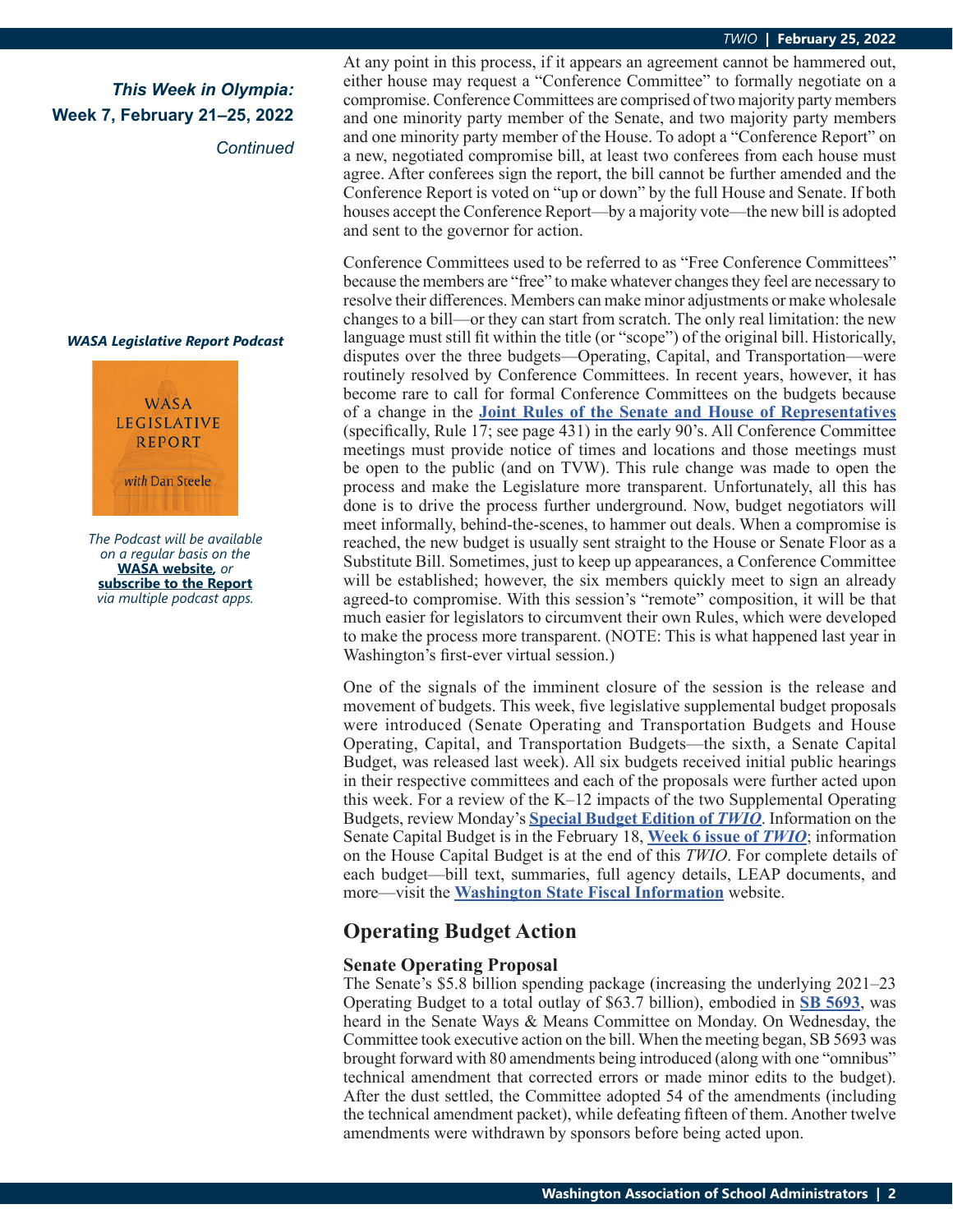*Continued*

There were several Committee amendments to the budget that had direct or indirect K–12 impacts:

- **● [Amendment 1](https://app.leg.wa.gov/committeeschedules/Home/Document/244451#toolbar=0&navpanes=0)**: The first introduced and adopted amendment was a packet of technical amendments which corrected errors in the budget document, but made no policy changes. When drafting an 800 page budget, there are bound to be at least a handful of errors. None of the technical corrections impacted K–12. The technical amendments were adopted, but they have no fiscal impact.
- **[Amendment 10](https://app.leg.wa.gov/committeeschedules/Home/Document/244192#toolbar=0&navpanes=0):** The underlying 2021–23 Operating Budget provided \$2.4 million for the Attorney General to implement, manage, and contract with a vendor to operate a Youth Empowered to Speak-up (YES) tip line. The tip line was established to receive and respond to tips from the public regarding risks or potential risks to the safety or well-being of youth. Amendment 10 would shift existing funding for the YES tip line program between fiscal years. The amendment was adopted, but it has no fiscal impact.
- **[Amendment 22](https://app.leg.wa.gov/committeeschedules/Home/Document/243970#toolbar=0&navpanes=0):** The Senate's 2022 Supplemental Operating Budget provides funding (\$69.5 million) from the federal Coronavirus State Fiscal Recovery Fund for a grant program for the development of electric vehicle charging infrastructure in rural areas, office buildings, multifamily housing, ports, and state and local government offices. This amendment adds "schools and school districts" to the list of eligible electric vehicle charging infrastructure grants. The amendment was adopted, but it has no fiscal impact.
- **[Amendment 40](https://app.leg.wa.gov/committeeschedules/Home/Document/244272#toolbar=0&navpanes=0)**: This amendment would provide \$500,000 to the Department of Labor and Industries for a grant to a nonprofit organization that will support development, outreach, and recruitment to provide job readiness skills and apprenticeship training to public school paraeducators to become certified teachers. It is clarified the grant recipient must be a nonprofit organization serving classified public school employees statewide. The amendment was adopted and increases the budget's total funding by \$500,000.
- **[Amendment 62](https://app.leg.wa.gov/committeeschedules/Home/Document/244278#toolbar=0&navpanes=0):** This amendment requires OSPI to provide an annual report on Washington state students receiving special education outside of the state of Washington. Proviso language describes the data that must be provided in the reports. The amendment was adopted and increases the total budget by \$50,000.
- **● [Amendment 63](https://app.leg.wa.gov/committeeschedules/Home/Document/244283#toolbar=0&navpanes=0)**: Last session, the Legislature provided one-time funding (\$16.2 million) to ensure school districts received at least \$500 per pupil for COVID-19 relief, when combined with federal relief funds. For the last several weeks there has been a growing conversation about providing another round of this supplemental funding of perhaps as much as \$1,500 per pupil. Amendment 63 would have provided funding to ensure all school districts received at least \$1,000 per pupil of COVID-19 relief funding (see **[list of impacted districts](https://wasa-oly.org/WASA/images/WASA/4.0%20Government%20Relations/4.4.1%20This%20Week%20In%20Olympia%20-%20TWIO/Download_Files/TWIO%202022/22%20ESSER%20Smoothing%20by%20district.pdf)**). If adopted, the amendment would have increased this relief funding by \$66.3 million (or a two-year total of \$82.5 million). Prior to being acted upon, however, Senator Lisa Wellman (D-Mercer Island) withdrew the amendment, commenting that the amendment is "not supported by the body."
- **● [Amendment 64](https://app.leg.wa.gov/committeeschedules/Home/Document/244370#toolbar=0&navpanes=0)**: The underlying 2021–23 Operating Budget provided for annual inflationary adjustments for salary increases, as required by law. The budget used inflationary factors (that is, Implicit Price Deflator) in the 2021–22 school year of 2.0 percent and 1.6 percent in the 2022–23 school year. Governor Inslee's budget request increased the second-year factor to 2.0 percent, while the Senate's proposal increased the factor to 2.8 percent. The House's proposal increased the 2022–23 school year factor to 5.5 percent. Amendment 64 increases the 2022–23 inflation rate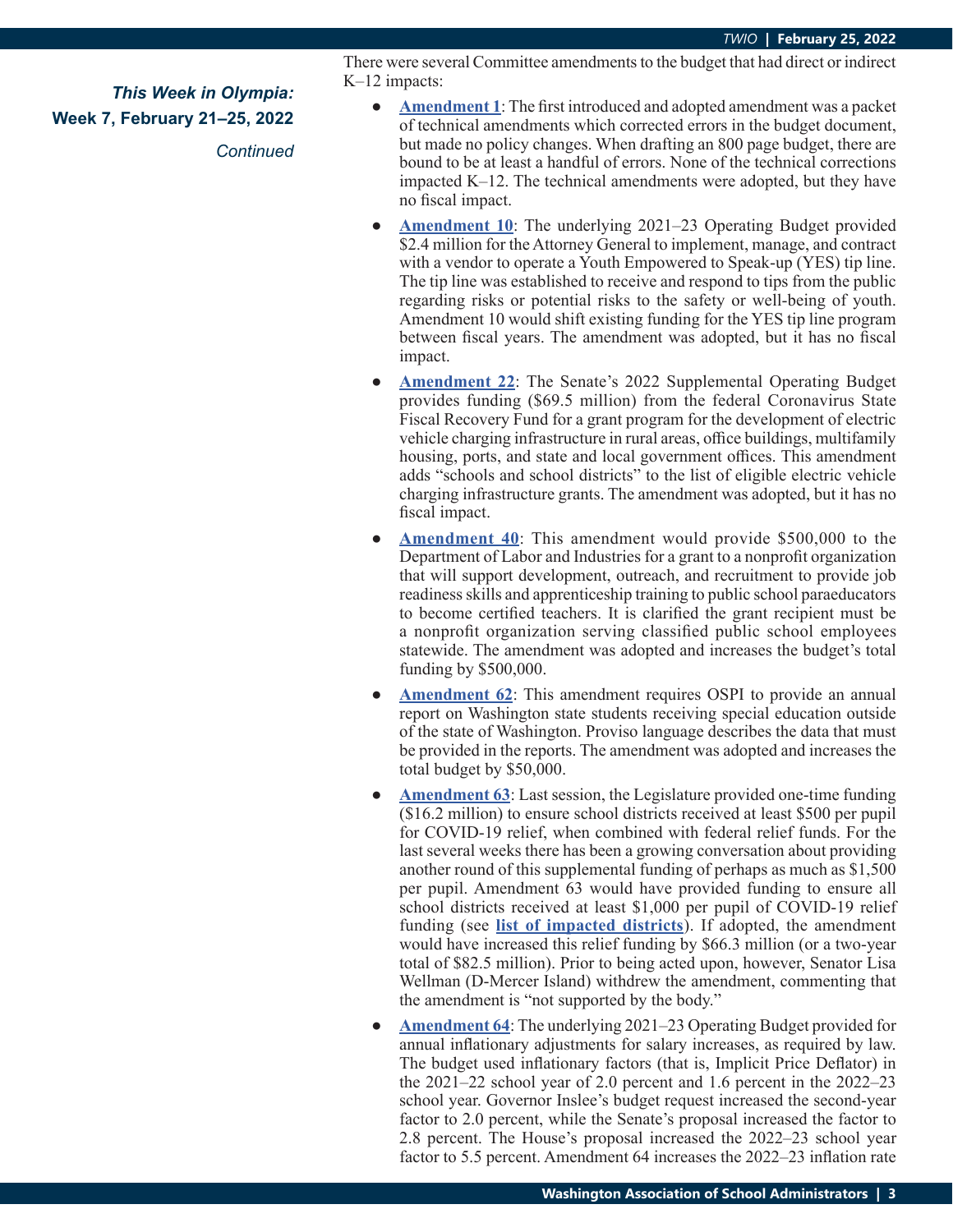*This Week in Olympia:* **Week 7, February 21–25, 2022** *Continued* to 4.7 percent—for K–12 salaries, as well as for Materials, Supplies, and Operating Cost allocations (the Senate's original proposal used a different inflationary factor for MSOC increases). The amendment was adopted, increasing the budget's total funding by \$167.6 million. (NOTE: This updated inflationary factor is still well-below the rate provided in the House budget proposal—and both rates are below the 5.9 percent rate WEA has been seeking. This is only one of the many points of contention between the House and Senate budgets that will have to be hammered out in the final two weeks of session.)

- **● [Amendment 65](https://app.leg.wa.gov/committeeschedules/Home/Document/244392#toolbar=0&navpanes=0)**: This amendment would require enrichment grants of \$1,550 per pupil, increased for inflation, to be provided to Washington's public charter schools. As required by law, funding for these grants would come from the Opportunity Pathways Account, rather than the state's General Fund. This was one of the few amendments that garnered any vigorous debate. Senator Christine Rolfes (D-Bainbridge Island), Chair of the Committee, raised concerns about the amendment and requested her members to vote "No." Most amendments on Wednesday were adopted or rejected with voice votes; however, Amendment 65 received a roll call vote. Ultimately, all Republicans voted for the amendment and four Democratic members bucked the Chair to support the amendment. It was adopted with a vote of 14-10 and increases the budget spending total by \$6.5 million (however, the impact is an increase of the Near General Fund, rather than the General Fund).
- **[Amendment 66](https://app.leg.wa.gov/committeeschedules/Home/Document/244284#toolbar=0&navpanes=0):** This amendment would provide support to Senator Brad Hawkins' (R-East Wenatchee) **[SB 5487](https://app.leg.wa.gov/billsummary?BillNumber=5487&Initiative=false&Year=2021)**, providing small school districts with construction incentives if they consolidate. As a side note, SB 5487 was heard in the House Capital Budget Committee this morning. The amendment would provide \$200,000 to support consolidation planning grants to school districts. Amendment 66 was adopted with a voice vote; however, you could clearly hear Senator Mark Schoesler (R-Ritzville) voting "No." Sen. Schoesler was one of the few senators to raise concerns and oppose SB 5487 when it passed the Senate Floor. As adopted, the amendment increases the budget's total spending by \$200,000.
- **<u>[Amendment 67](https://app.leg.wa.gov/committeeschedules/Home/Document/244285#toolbar=0&navpanes=0)</u>:** This amendment would provide \$1.0 million and create a grant program for school districts, charter schools, and state-tribal education compact schools to establish K–12 intensive tutoring programs. Proviso language would require the grants to be used to recruit, train, and hire tutors to provide one-on-one tutoring services to K–12 students experiencing learning loss as a result of the COVID-19 pandemic. Additionally, the tutors would be required to receive training in proven tutoring models to ensure their effectiveness in addressing learning loss. The amendment was adopted and increases the budget's total funding by \$1.0 million.
- **[Amendment 68](https://app.leg.wa.gov/committeeschedules/Home/Document/244374#toolbar=0&navpanes=0):** This amendment would have provided one-time funding (\$30.0 million) for dual credit programs and reimbursements to institutions of higher education that waive fees or collect reduced tuition. Under the provisions of this amendment, the funding would have been used: to reimburse institutions of higher education for the full cost of waiving mandatory student fees; for a concurrent enrollment course cost subsidy program to provide funds to school districts, charter schools, and statetribal compact schools to cover the credit tuition fee for College in the High School program courses, specifically for students who are eligible for Free and Reduced-Price Meals; and to reimburse institutions of higher education to match the amount of tuition paid by Running Start students, up to \$32.50 per credit. Prior to acting on the amendment, it was withdrawn. If the amendment was adopted, it would have increased the budget's total spending by \$30.0 million.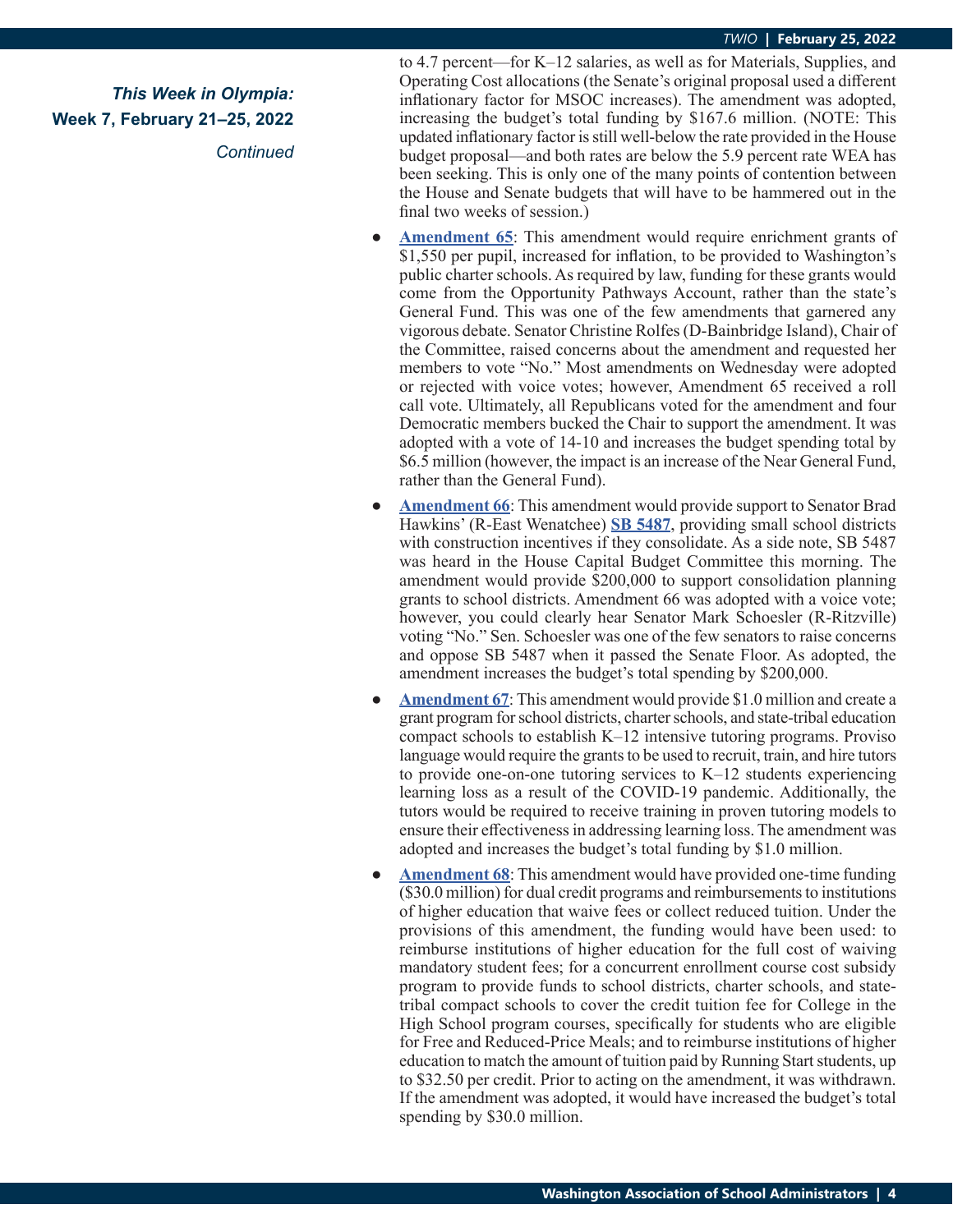*Continued*

**● [Amendment 70](https://app.leg.wa.gov/committeeschedules/Home/Document/244010#toolbar=0&navpanes=0)**: The Senate's budget proposal provides funding (\$5.0 million) to allow the State Board for Community and Technical Colleges to provide financial assistance to individuals seeking to obtain commercial driver certification, including training costs. Grants could be provided directly to individuals; to public or private commercial driver training schools; or to nonprofit organizations. Under the budget's proviso language, the State Board is required to provide grant awards based on, among other things, the methods that will most cost effectively expand the pool of commercial drivers to address supply chain disruptions. Amendment 70 would have added "school bus driver shortages" to the language. Ultimately, the amendment (which would not have had a financial impact) was withdrawn before it was acted upon. Sen. Wellman, who sponsored the amendment, introduced a simlari amendment on the Senate Floor (see below).

Ultimately, the amended budget proposal decreases spending in the Senate's 2022 Supplemental Operating Budget proposal by \$163.8 million. The amended budget was adopted by the Senate Ways & Means Committee with a party-line vote, with 14 Democratic members supporting and all ten Republican members voting "No."

The Senate will convene for a Floor Session today to debate and adopt their budget. There are 45 amendments waiting at the bar; six of them impact K–12:

- **● [Amendment 1213](https://lawfilesext.leg.wa.gov/biennium/2021-22/Pdf/Amendments/Senate/5693-S AMS DOZI S4971.1.pdf)**: This amendment would provide \$40,000 to OSPI to implement **[SB 5858](https://app.leg.wa.gov/billsummary?BillNumber=5858&Initiative=false&Year=2021)**. The bill would establish a parents' bill of rights related to children's public education and would direct WSSDA to update a model policy and procedure regarding school board of directors meeting conduct, order of business and quorum. This amendment is likely a response to recent board actions in the Richland School District (the sponsor, Senator Perry Dozier, from Waitsburg, represents the 16th Legislative District). SB 5858 was introduced in the first week of session and has had no movement.
- **[Amendment 1205](https://lawfilesext.leg.wa.gov/biennium/2021-22/Pdf/Amendments/Senate/5693-S AMS WELL S4957.1.pdf):** This amendment is the new approach to Amendment 70, introduced and withdrawn in the Ways & Means Committee. Amendment 1205 would add language to include "the school bus driving industry" to the State Board for Community and Technical Colleges' grant proviso to promote workforce development and provide program support in the trucking and trucking-related supply chain industries. There is no fiscal impact.
- **[Amendment 1243](https://lawfilesext.leg.wa.gov/biennium/2021-22/Pdf/Amendments/Senate/5693-S AMS WELL S4958.1.pdf):** This amendment is essentially a technical amendment, with no policy change, that would shift the fiscal year split for a grant program for teaching certificates in computer science. There is no fiscal impact.
- **● [Amendment 1242](https://lawfilesext.leg.wa.gov/biennium/2021-22/Pdf/Amendments/Senate/5693-S AMS WELL S4959.1.pdf)**: Similar to the previous technical amendment, Amendment 1242 would change the fiscal year split for the paraeducator training grants and allow up to four days of training in the paraeducator certificate program for the 2021–22 school year. There is no fiscal impact.
- **● [Amendment 1245](https://lawfilesext.leg.wa.gov/biennium/2021-22/Pdf/Amendments/Senate/5693-S AMS WELL S4960.1.pdf)**: This amendment would provide \$1.96 million to support 1.0 FTE at each ESD to provide regional computer science coordination and professional development support.
- **● [Amendment 1244](https://lawfilesext.leg.wa.gov/biennium/2021-22/Pdf/Amendments/Senate/5693-S AMS WELL S4961.1.pdf)**: This amendment would provide one-time funding (\$100,000) to FIRST Washington to study options and a possible location and/or facility to hold statewide STEM robotics competitions.

The House's budget proposal is also moving (discussed below). The full House is scheduled to convene for a Floor Session on Saturday, when they are expected to act on their proposal. As we discussed before, it is likely the House will amend the Senate proposal by adopting their own budget on top of the Senate vehicle (via a striking amendment), then sending it back to the Senate as budget negotiations begin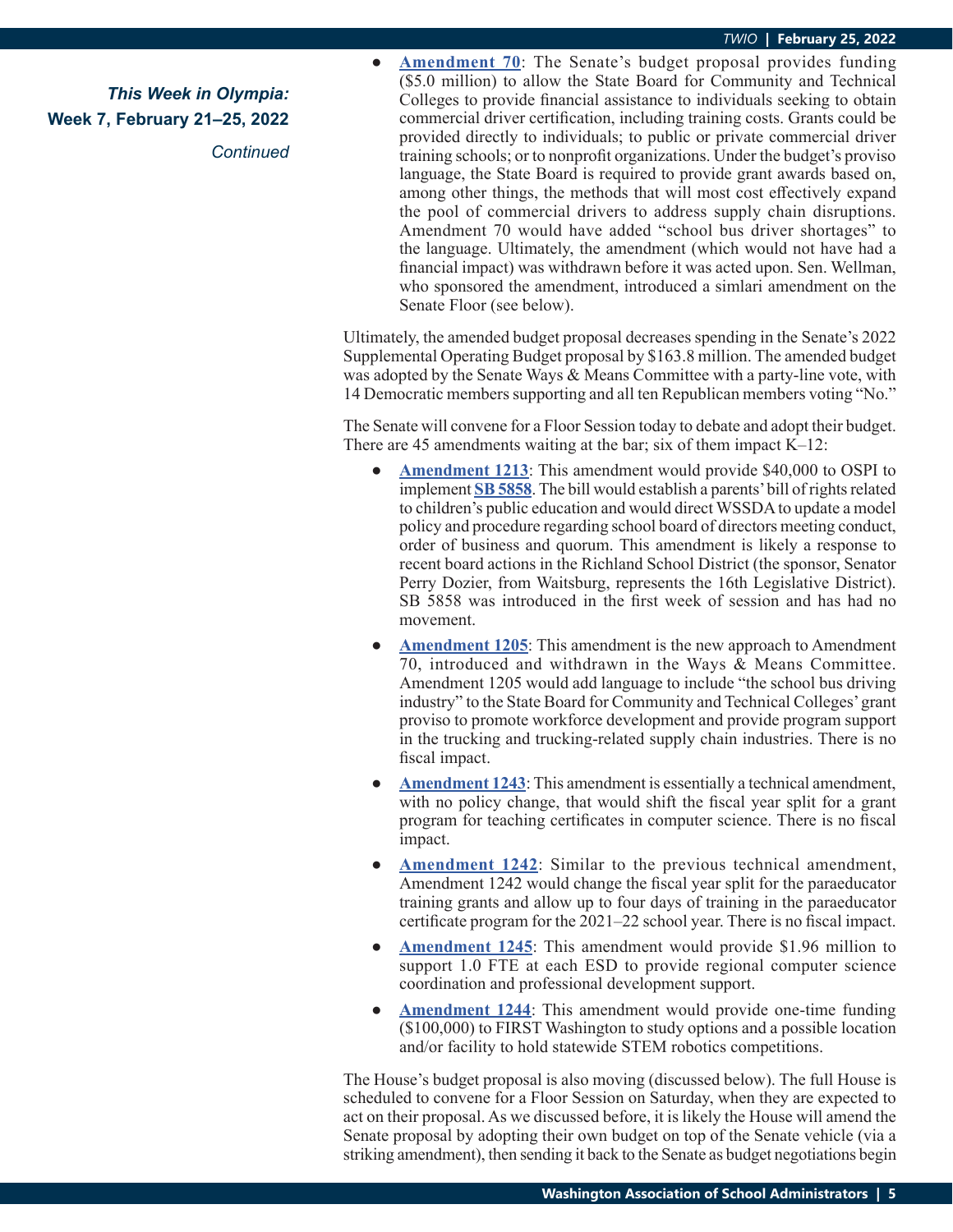*Continued*

in earnest. If this is the process they use, the Senate can hold onto the budget until there is an agreement. At that point, as discussed at the top of this *TWIO*, they can adopt a Conference Committee to sign off on the agreement, allowing the Senate and House to quickly adopt a Conference Report—and the final, compromise budget.

#### **House Operating Proposal**

The House's \$7.4 billion spending package (increasing the underlying 2021–23 Operating Budget to a total outlay of \$65.3 billion), embodied in **[HB 1816](https://app.leg.wa.gov/billsummary?BillNumber=1816&Initiative=false&Year=2021)**, was heard in the House Appropriations Committee on Monday. On Wednesday, the Committee took executive action on the bill. Committee members introduced 52 amendments (as well as an additional "omnibus" technical amendment) on the House budget proposal. Following almost six hours of caucus, allowing members to review the amendments and another couple of hours in the open Committee meeting to debate and vote on amendments, the Committee adopted an amended proposal. Prior to final adoption, the Committee adopted 41 of the amendments (including the major technical amendment), while defeating ten of them. Another two amendments were withdrawn by sponsors before being acted upon.

A handful of the amendments to the budget had direct or indirect  $K-12$  impacts:

- **[Amendment 907](https://app.leg.wa.gov/committeeschedules/Home/Document/244896#toolbar=0&navpanes=0):** This is the omnibus technical amendment that makes several necessary corrections to the budget, but makes no policy changes. None of the technical corrections impacted K–12. The technical amendment was adopted and decreases the total budget by \$11.6 million in Fiscal Year 2022 and increases the total budget by \$12.0 million in Fiscal Year 2023. It also decreases federal fund expenditures by \$157,000.
- **● [Amendment 305](https://app.leg.wa.gov/committeeschedules/Home/Document/244848#toolbar=0&navpanes=0)**: This amendment provides \$1.0 million to the Secretary of State to contract with Humanities Washington to expand the Prime Time Family Reading Program, which builds partnerships with libraries, schools, and communities to ensure our children develop a love of reading. The amendment was adopted and increases the total budget by \$1.0 million.
- **[Amendment 88](https://app.leg.wa.gov/committeeschedules/Home/Document/244856#toolbar=0&navpanes=0)**: This amendment would have provided funding for the Statewide Broadband Office in the Department of Commerce to implement a program to offset the costs of purchasing and installing equipment to access a low-orbit satellite broadband network for low- and moderateincome households. While this issue is not specifically education-related, expansion of broadband and ensuring equipment and access is available and affordable will positively impact students. This would have increased the use of federal funds by \$2.0 million; however, the amendment failed to be adopted.
- **[Amendment 250](https://app.leg.wa.gov/committeeschedules/Home/Document/244886#toolbar=0&navpanes=0):** This amendment provides \$7.0 million to support: small districts, with less than 800 students, located in urban and suburban areas; public charter schools; and state-tribal compact schools. There is no proviso language describing how this money will be disseminated or how the funding is expected to be used. It is also unclear why small districts in rural areas are excluded from this funding. The amendment was adopted and increases the total budget by \$7.0 million; however, because part of the funding will be provided to charter schools, the appropriation comes from the Opportunity Pathways Account, rather than the state's General Fund.
- [Amendment 248](https://app.leg.wa.gov/committeeschedules/Home/Document/244887#toolbar=0&navpanes=0): The House's budget directs the Department of Children, Youth, and Families to cease operation of the Naselle Youth Camp School by June 30, 2023. Proviso language states that it is the intention of the Legislature to transfer management of the Naselle Youth Camp land and facilities to the Department of Natural Resources (DNR) and develop the facilities into an outdoor school. Further, funding is provided to DNR to provide recommendations, in coordination with OSPI, on the development of an outdoor school at the site of the Naselle Youth Camp School. (NOTE: an additional amendment, **[Amendment 350](https://app.leg.wa.gov/committeeschedules/Home/Document/244874#toolbar=0&navpanes=0)**, would have eliminated the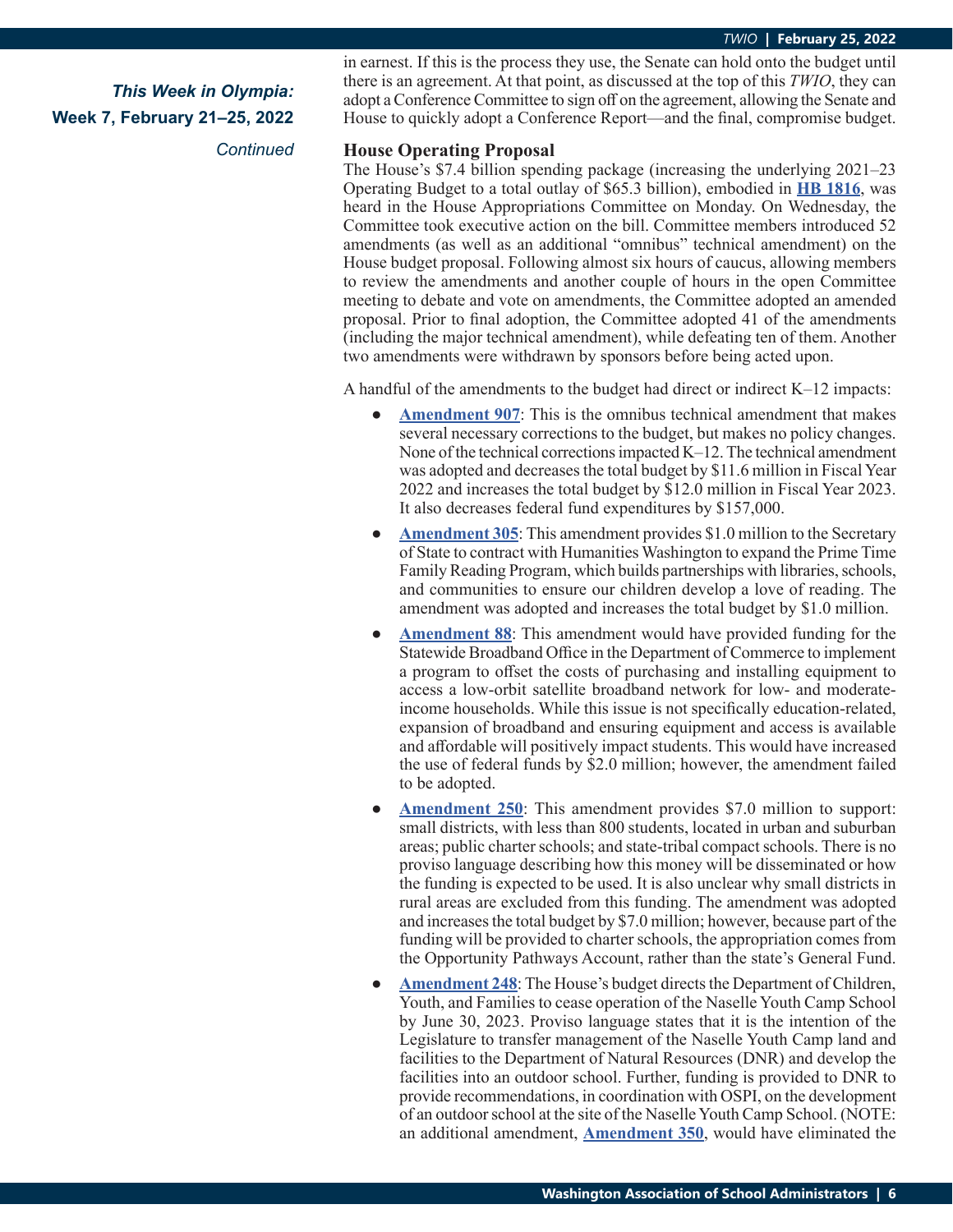*Continued*

budget language requiring the closure of the Naselle Youth Camp School. The amendment failed.)

Amendment 248 provides funding for institutional education staff at Echo Glen and Green Hill schools to support students transitioning from Naselle Youth Camp School once it ceases operation. The amendment was adopted and increases the total budget by \$500,000.

**● [Amendment 215](https://app.leg.wa.gov/committeeschedules/Home/Document/244888#toolbar=0&navpanes=0)**: This amendment provides funding to OSPI (\$1.0 million) to contract with an experienced nonprofit organization to implement a technology-based kindergarten readiness program that is designed to improve a child's transition into elementary education and contains content in reading, math, and science. Proviso language specifies that the contracted organization may be required to provide a total of \$500,000 in matching funds during the term of the contract. The amendment was adopted and increases the total budget by \$1.0 million.

The amended budget proposal increases spending \$48.3 million beyond the plan as originally released by House budget-writers. It was adopted by the House Appropriations Committee on a straight party-line vote, with all 19 Majority Democrats supporting the budget and all 14 Minority Republican members voting "No."

The Senate's Committee-adopted budget proposal came in at \$163.8 million less than first introduced. Originally introduced as a larger budget, the House's Committee-adopted proposal just got \$48.3 million bigger. It makes you wonder how difficult it will be for the two houses to "meet in the middle" if the gap between the two budgets' spending levels continues to grow. As noted above, the House is scheduled to convene for a Floor Session on Saturday and they are expected to take up the budget at that point.

### **Capital Budget Action**

### **Senate Capital Proposal**

We reviewed the Senate Capital Construction Budget, **[SB 5651](https://app.leg.wa.gov/billsummary?BillNumber=5651&Initiative=false&Year=2021)**, in the **[Week 6 edition of](https://wasa-oly.org/WASA/images/WASA/4.0 Government Relations/4.4.1 This Week In Olympia - TWIO/Download_Files/TWIO 2022/Week 6.pdf)** *TWIO*. As a reminder, the Senate Capital plan would increase the underlying 2021–23 Capital Budget by \$1.24 billion. K–12 appropriations would be reduced by \$56.5 million, due to a \$189.9 million reduction in the School Construction Assistance Program.

SB 5651 was moved to executive session on Monday afternoon in the Senate Ways & Means Committee (just before the Committee held a public hearing on its Supplemental Operating Budget). Twenty amendments were introduced. Seventeen of them passed, while one failed. Two additional amendments were withdrawn before they were acted up. None of the amendments had any impact on the education portion of the budget.

Continuing to move quickly, the Committee-revised Capital Budget moved to the Senate Floor on Wednesday; no additional amendments were introduced. The bipartisan package received little debate and was adopted unanimously, 49-0.

The House 2022 Supplemental Capital Construction Budget is discussed below.

#### **House Capital Proposal**

The House's 2022 Supplemental Capital Construction Budget, a **[Proposed](http://leap.leg.wa.gov/leap/budget/detail/2022/hc2022Supp.asp) [Substitute HB 1781](http://leap.leg.wa.gov/leap/budget/detail/2022/hc2022Supp.asp)**, was released on Tuesday. Similar to the Senate's package, the House plan was introduced as a bi-partisan proposal. The proposal would increase appropriations \$1.49 billion above the underlying 2021–23 Capital Budget, bringing the total 2021–23 Capital Budget appropriations to \$8.04 billion. In comparison, the Senate plan would increase appropriations by \$1.24 billion for a biennial total of \$7.79 billion.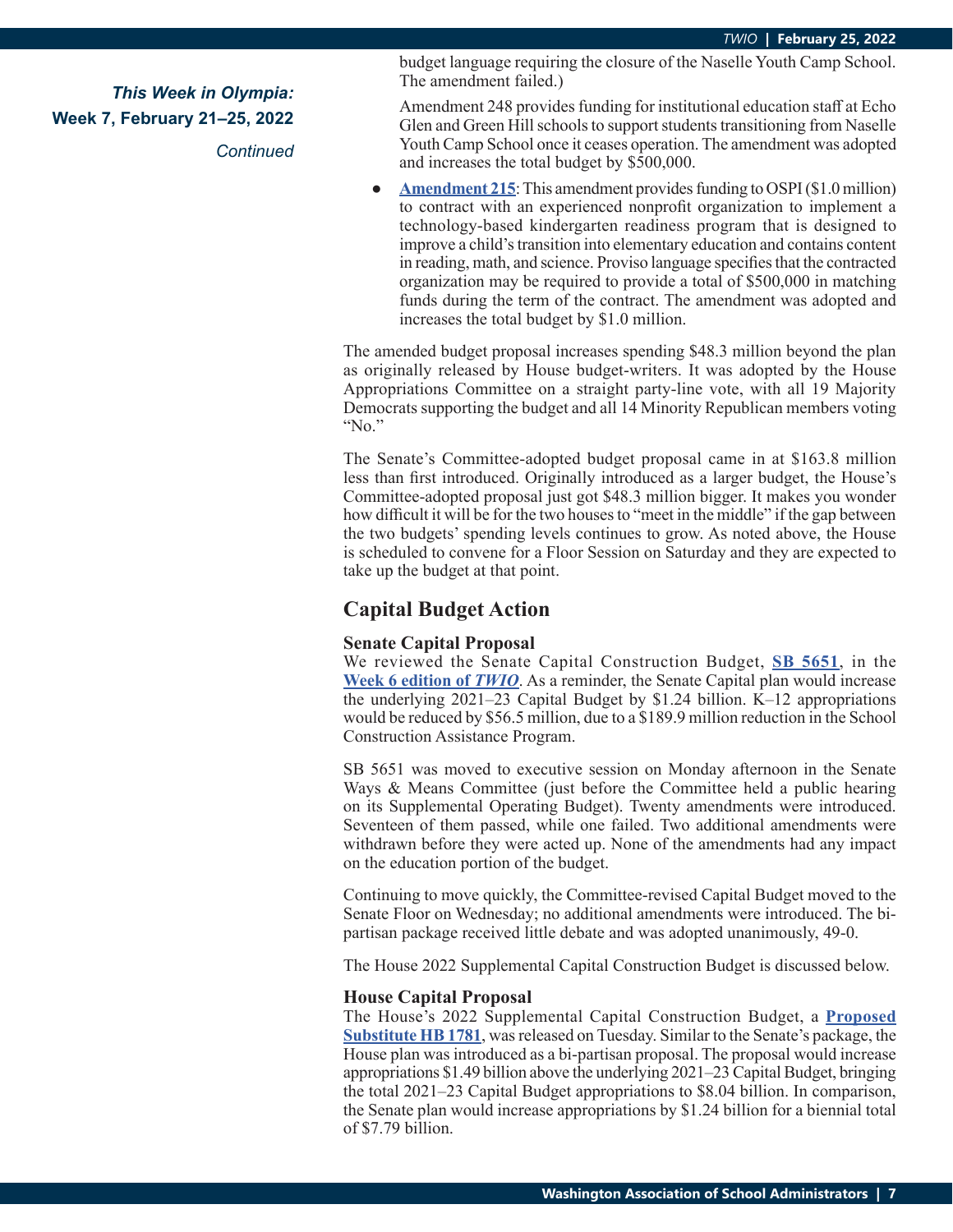*Continued*

### **K–12 Investments**

Like the Senate Capital Budget there is a large drop in funding for the School Construction Assistance Program, which results in a total, net reduction in appropriations for K–12. The House's proposal would reduce K–12 funding by \$113.1 million, compared to the Senate's reduction of \$56.5. The actual K–12 components of the House's plan:

### **School Seismic Safety Grant Program—\$36.7 million**

\$36.7 million is provided for school seismic safety retrofit grants to school districts for seismic retrofits and seismic safety related improvements of school buildings used for the instruction of students in kindergarten through 12th grade. (The House budget does not include additional funding of **[SB 5933](https://app.leg.wa.gov/billsummary?BillNumber=5933&Initiative=false&Year=2021)**.)

Another \$8.6 million is provided to complete the 2019–21 School Seismic Safety Retrofit Program. \$6.0 million of this additional appropriation is specifically provided solely to the North Beach School district to complete needed seismic safety retrofits to the Pacific Beach Elementary School gymnasium project as approved by OSPI's School Seismic Safety Retrofit Committee. With approval of the Committee, OSPI is authorized to allow funding to be used by the North Beach School District to replace and relocate the Pacific Beach Elementary school campus and its facilities.

#### **West Sound Technical Skills Center Modernization—\$4.1 million**

Funding is provided for grant funding to the Bremerton School District to complete design of the expansion of a new Career and Technical Education facility at the West Sound Technical Skills Center in Bremerton. (The Senate budget provides \$30.0 million to complete the design phase AND begin construction.) In coordination with OSPI, the Bremerton School District's West Sound Technical Skills Center is required to:

- a. Ensure the Career and Technical programs planned for in the design and renovation of the Skills Center support high-demand and high-wage sector program needs;
- b. Ensure that space needs are reasonable and appropriate for the programs planned and enrollment projections;
- c. Evaluate the proposed project budget using value engineering and lifecycle cost analysis techniques; and
- d. Use this information to inform the proposed design.

### **Distressed Schools—\$18.4 million**

Additional funding is provided for the Distressed Schools Program. \$13.0 million of the appropriation is provided for the Almira School District to replace the Almira Elementary School that was destroyed by fire in October 2021. OSPI is required to expedite allocation and distribution of any eligible funds for this use. Additionally:

- **●** \$2.9 million is provided for the Republic School District to complete design and renovation projects at Republic Junior High School and Republic Senior High School.
- **●** \$2.0 million is provided for the Nooksack Valley School District for facilities improvements responding to flood damage and future flood risks. State funding provided must be repaid to OSPI to the extent that the Nooksack Valley School District receives an insurance settlement or Federal Emergency Management Agency funding for flood damage and future flood risks.
- \$515,000 is provided for a facilities accessibility and security improvement project in the Wahkiakum School District.

#### **Small District and Tribal Compact Schools Modernization—\$6.0 million**

Additional funds are provided specifically for the Brewster School District (\$933,000) and the Creston School District (\$5,018,000).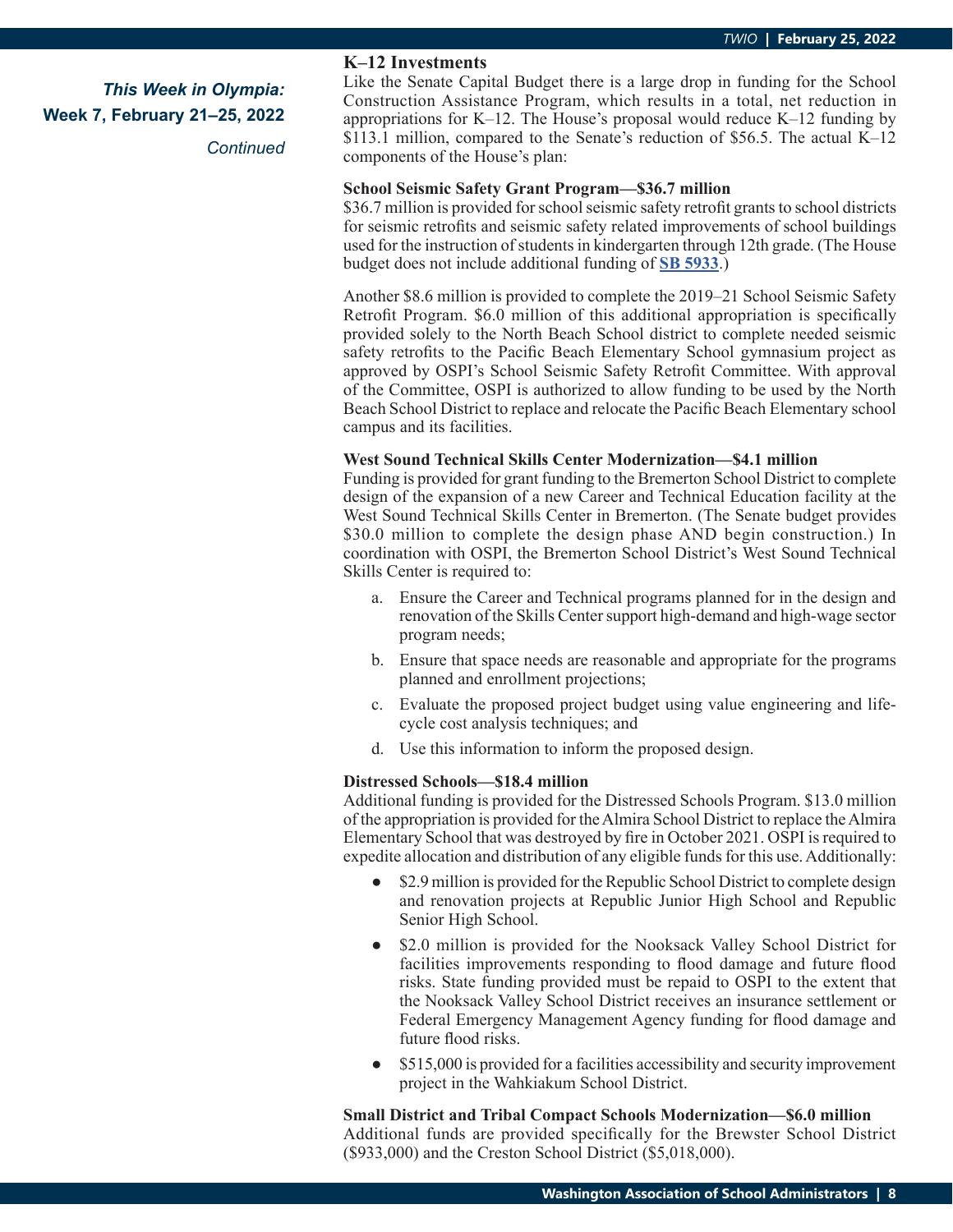*Continued*

Additionally, \$12.0 million in state bonds replace funding originally provided by the federal Coronavirus Capital Projects Account; there is no net change in funding.

### **School District Health and Safety—\$1.7 million**

Funding is enhanced for the School District Health and Safety program, provided for emergency repair grants to address unexpected and imminent health and safety hazards at K–12 public schools, including Skills Centers, that will impact the dayto-day operations of the school facility.

There is also a change in the funding sources. \$1.9 million is funding provided by the federal Coronavirus Capital Projects Account and is replaced with funds from the Common School Construction Account.

### **Healthy Kids/Healthy Schools—\$1.5 million**

\$1.5 million is provided for grants to public schools, including charter schools and state-tribal education compact schools, for the removal, disposal, and replacement of T-12 lighting fixtures and ballasts manufactured in or before 1979 with energyefficient LED lighting. State grant funding may be used for all school district, state-tribal education compact, and charter school buildings, but must be prioritized for buildings that are not under contract to be replaced or modernized. State grant funding may only be expended after all applicable funding from utility company rebate programs available to schools in the state has been exhausted.

OSPI is required to provide information to state grant applicants related to identifying the year of T-12 lighting fixture and ballast manufacture, which may include pertinent information developed by the United States Environmental Protection Agency. In order to receive a state grant, applicants must provide, as determined by OSPI, supporting documentation that includes: (a) The number of T-12 lighting fixtures and ballasts manufactured before 1979 and after 1979 in their facilities; and (b) the age and primary use of each facility where the T-12 lighting fixtures and ballasts under are located. OSPI is allowed to adopt rules to administer this program.

### **Skills Centers Minor Works—\$0**

\$1.8 million provided for Skills Centers Minor Works provided in the underlying budget was funded from the federal Coronavirus Capital Projects Account is replaced with funds from the Common School Construction Account. There is no change in funding levels.

### **School Construction Assistance Program—(\$189.9 million)**

The School Construction Assistance Program (SCAP) is reduced from \$730.6 million to \$540.7 million for 2021–23. The savings reflects lower than anticipated demand to qualified school districts for construction, renovation, and modernization of school facilities in Fiscal Year 2023.

### **Additional Details**

### **Early Learning Facilities—\$47.5 million**

\$29.0 million is provided for grants and loans to purchase, construct, or modernize facilities to add capacity for early learning programs, including the Early Childhood Education and Assistance Program; and \$18.5 million is for grants to childcare providers for minor renovations and small capital purchases and projects.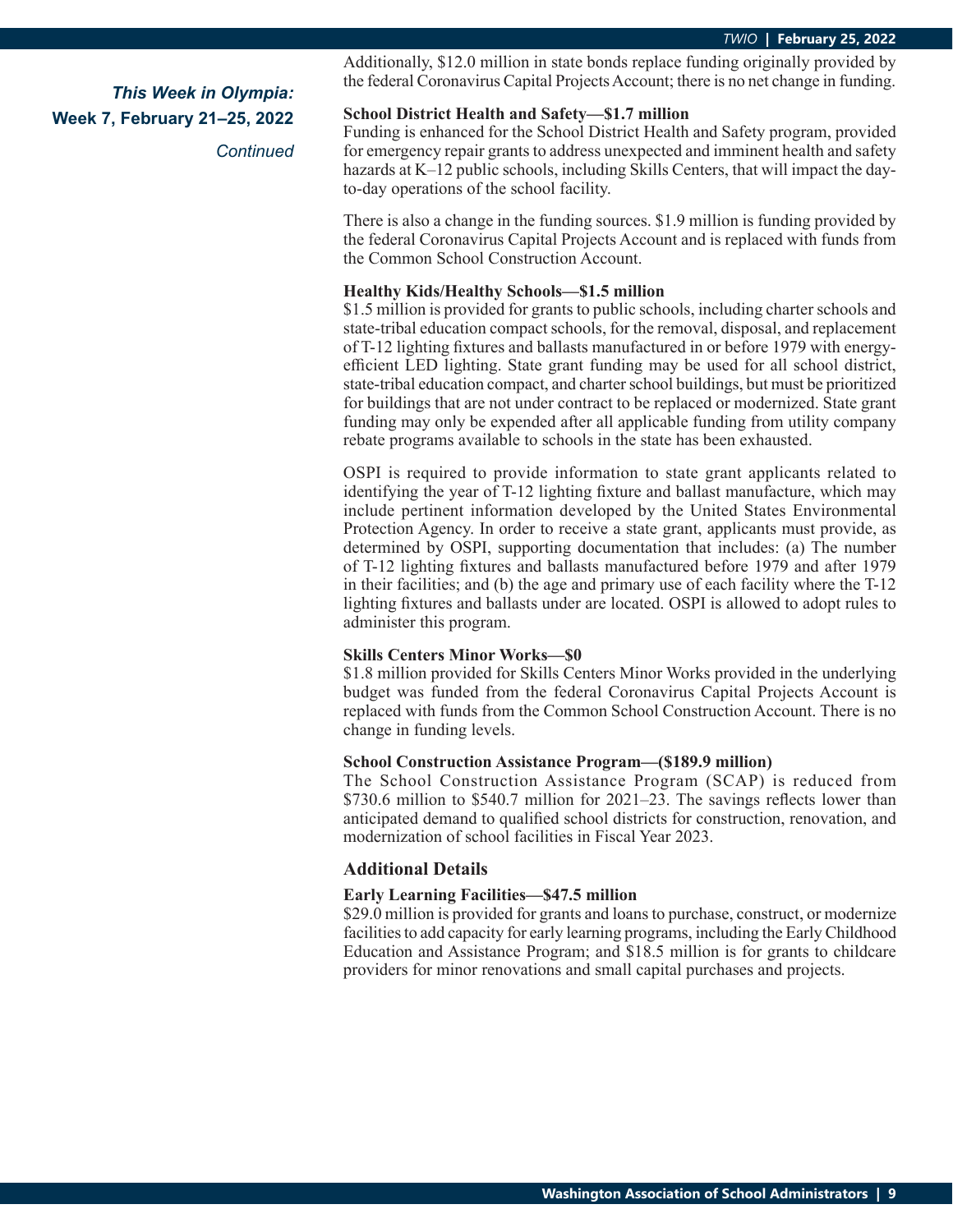### *Continued*

### **AEA**

By Mitch Denning

On Monday, AEA testified in favor of **[SHB 1816,](https://app.leg.wa.gov/billsummary?BillNumber=1816&Initiative=false&Year=2021) House proposed 2022–23 Supplemental Operating Budget**, in the House Appropriations Committee, as it supports several of our AEA priorities.

- 1. Provides funding for student support including phased-in increased social, emotional, and health staffing allocations for nurses, social workers, counselors, and psychologists in **[2SHB 1664](https://app.leg.wa.gov/billsummary?BillNumber=1614&Initiative=false&Year=2021)**. It also includes enhancements for additional counselors in high poverty schools (\$109.7 million).
- 2. Funds \$21.6 million for **[SHB 1878,](https://app.leg.wa.gov/billsummary?BillNumber=1878&Initiative=false&Year=2021) expansion of Community Eligibility Provision (CEP),** a federal program that feeds all qualifying students in qualifying schools or groups of schools at no cost. The funds would reimburse school districts required to participate in the CEP program in SHB 1878, but not eligible for the full federal reimbursement rate. The funding would keep these districts financially whole.
- 3. Provides federal funding in the amount of \$21.8 million to school districts for local food procurement and supply chain assistance through the USDA Local Food Purchase Assistance Cooperative Agreement Program, and for reimbursement of expenditures for the acquisition of unprocessed or minimally processed domestic food products.
- 4. Provides funding (\$150 million) to OSPI to administer grants to school districts for a plant-based school meals pilot program. WSNA worked with Rep. April Berg on this proviso during the 2021 interim.

Also, on Monday, AEA testified in favor of **[SSB 5693](https://app.leg.wa.gov/billsummary?BillNumber=5693&Initiative=false&Year=2021), Senate proposed 2022–23 Supplemental Operating Budget**, in the Senate Ways & Means Committee, as it also supports several of our AEA priorities.

- 1. The bill funds \$173 million for student social, emotional, and health support, similar to the provisions in SHB 1816.
- 2. Deposits \$400 million into a dedicated account to support the School Seismic Safety Grant Program created in **[SSB 5933](https://app.leg.wa.gov/billsummary?BillNumber=5933&Initiative=false&Year=2021), school seismic safety retrofit grants**. These construction grants are for qualifying schools in high seismic or tsunami hazard areas and are funded through the capital budget.
- 3. Funds \$22 million in local food procurement and supply chain assistance, similar to SHB 1816.

On Tuesday, AEA testified in support of **[SHB 1781,](https://app.leg.wa.gov/billsummary?BillNumber=1781&Initiative=false&Year=2021) House proposed 2022–23 Supplemental Capital Budget**, in the House Capital Budget Committee. We shared that this budget funds the design and beginning construction of West Sound Technical Skill Center in Bremerton SD (\$91 million).

Funded in the Distressed Schools Grants are (1) Almira SD (\$12.93 million) to complete the funding for rebuilding their new K–8 school which was destroyed by fire in October 2021, (2) Republic SD to complete design and renovation projects at Republic Jr/Sr High School (\$2.85 million), (3) Nooksack Valley SD to improve their facilities due to flood damage (\$2 million), and (4) Wahkiakum SD for facilities and security improvements (\$515,000).

Similarly funded is the school seismic safety retrofit program for North Beach SD for \$6 million for the replacement and relocation of Pacific Beach Elementary if their local match is secured by June 30, 2023.

Yesterday, **[SB 5202,](https://app.leg.wa.gov/billsummary?BillNumber=5202&Initiative=false&Year=2021) school district subfund for preventative maintenance**, was amended in the House Education Committee, and now moves to the House Rules Committee. The underlying bill requires districts to establish such a subfund, and districts may transfer of up two percent of the general fund monies on an annual basis for preventative maintenance and emergency facility needs. The amended bill now allows districts, subject to applicable public works bid limits, to use district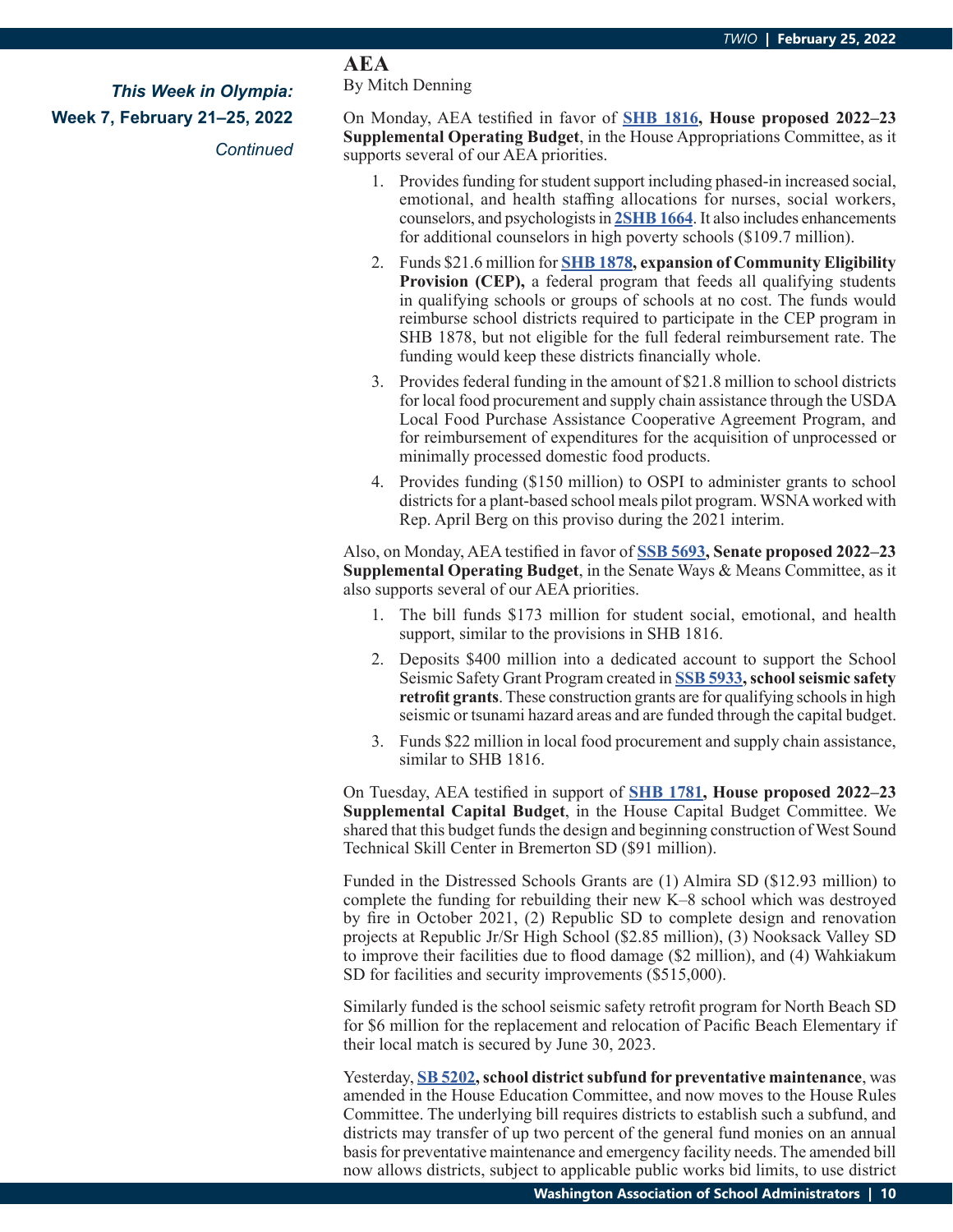*Continued*

employees to perform preventative maintenance with moneys from the subfund but specifies that the subfund may not be used for employee compensation that is unrelated to the subfund authorizations.

Today, AEA testified in support of **[SSB 5933,](https://app.leg.wa.gov/billsummary?BillNumber=5933&Initiative=false&Year=2021) which establishes the School Seismic Safety Retrofit Program**, in which \$400 million from SSB 5693 is deposited in a dedicated account to provide grants, funded through the capital budget, for districts and tribal compact schools for remediation of seismic or tsunami hazards in qualifying buildings. Such buildings must be located in high seismic or tsunami hazard areas, were built prior to 1998, and have not received a seismic retrofit to 2005 seismic standards.

**[HB 1833](https://app.leg.wa.gov/billsummary?BillNumber=1833&Initiative=false&Year=2021), online application for free/reduced price meals**, and **[SHB 1878](https://app.leg.wa.gov/billsummary?BillNumber=1878&Initiative=false&Year=2021)** are both currently in the Senate Rules Committee, waiting to be moved to the Senate floor calendar.

### **Pensions/Health Benefits** By Fred Yancey—The Nexus Group **Health, Pension, and Other Benefit Issues**

*"No man's life, liberty, or property are safe while the Legislature is in Session."* Mark Twain

> *Secrecy is the foundation of politics.* Bing Gordon

As the clock continues to count down to *Sine Die*, there is a mixture of committee hearings, behind the scenes meetings, and limited floor debate. As mentioned earlier, February 24 is the last day for policy bills to clear committees, and February 28 for fiscal bills to clear. Many committee agendas read "Bills to be determined" as decisions are being made behind closed doors as to what advances. All these actions lead to the March 4 date, which is the last day (5 p.m.) to act on opposite house bills

As a perpetual reminder, no bill is ever 'dead' until *Sine Die*, and any bill deemed 'necessary to implement the budget' (NTIB) remains alive until the bitter end.

Below is a brief report on selected bills.

### **Retirement Related Proposals**

**E[SHB 1699](https://app.leg.wa.gov/billsummary?BillNumber=1699&Initiative=false&Year=2021)**: Permitting individuals retired from the Public Employees' Retirement System, the Teachers' Retirement System, and the School Employees' Retirement System additional opportunities to work for a school district for up to 1,040 hours per school year while in receipt of pension benefits until July 1, 2025.

*Comment*: This bill was scheduled for a hearing, changed to executive session, then dropped due to a mix up in pension related bills. It remains in the Senate Ways & Means Committee awaiting scheduling. It has now been scheduled for a public hearing this Saturday, February 26 at 9:00 a.m. **Advocates need to sign in support and testify if available.**

**[EHB 1752](https://app.leg.wa.gov/billsummary?BillNumber=1752&Initiative=false&Year=2021)**: Adding a Roth option to deferred compensation plans.

*Comment*: The Senate Ways & Means Committee held a public hearing on February 22. No further action has been scheduled to date.

**[SHB 1759](https://app.leg.wa.gov/billsummary?BillNumber=1759&Year=2021&Initiative=false)**: An act relating to requiring school districts and other public education entities to make information from the department of health about substance use trends, overdose symptoms and response, and the secure storage of prescription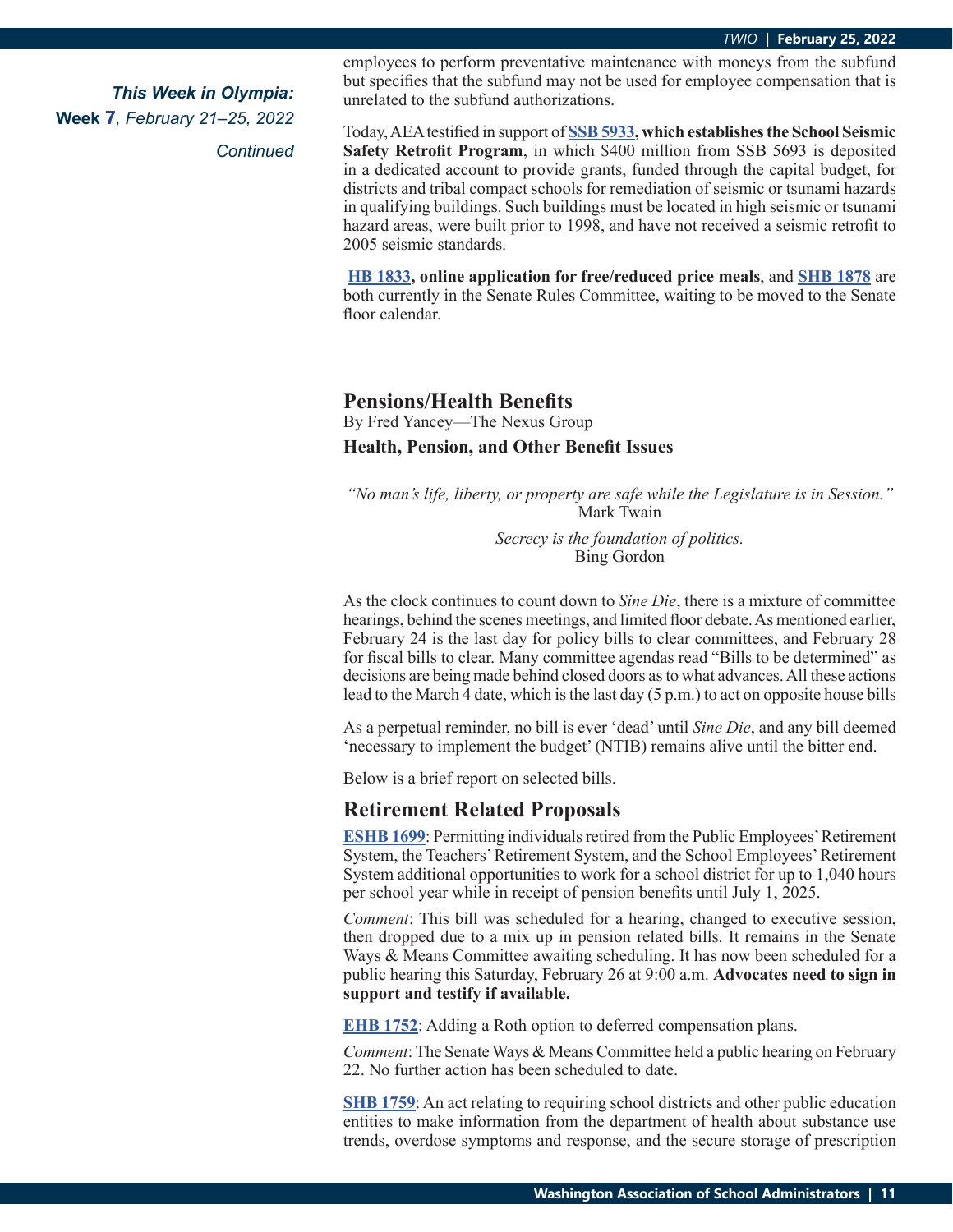*Continued*

drugs, over-the-counter medications, and firearms and ammunition, available through their websites and other communication resources.

*Comment*: This bill is in the Senate Rules Committee awaiting further action.

**[HB 1804](https://app.leg.wa.gov/billsummary?BillNumber=1804&Year=2021&Initiative=false)**: Concerning interruptive military service credit for members of the state retirement systems.

*Comment*: This bill passed the Senate Ways & Means Committee and is before the Senate Rules Committee awaiting a pull to the floor calendar.

**[SB 5676](https://app.leg.wa.gov/billsummary?BillNumber=5676&Initiative=false&Year=2021)**:Providing a benefit increase to certain retirees of the Public Employees' Retirement System Plan 1 and the Teachers' Retirement System Plan 1. This bill would provide a three percent increase not to exceed \$110/month for TRS1/PERS1 Plan retirees.

*Comment*: Both proposed budgets included funding for this COLA. The House Appropriations Committee has scheduled this for executive session on February 24. (Note: There is an error in the Senate budget citing the wrong bill number. Staff is working to correct the error.) According the either budget, employer costs to fund this COLA will rise 0.14 in PERS/SERS rates and 0.27 in TRS.

**[SB 5726](https://app.leg.wa.gov/billsummary?BillNumber=5726&Initiative=false&Year=2021)**: Concerning interruptive military service credit for members of the state retirement systems. It expands the definition of veteran for purposes of veterans' benefits in state pension systems, legal assistance, scoring criteria on civil service exams, and other programs, to include members that were awarded an expeditionary medal.

*Comment*: Awaiting scheduling before the House Appropriations Committee.

### **Potential Fiscal (\$\$) Impact (Often, Unfunded) to Districts**

**[HB 1613](https://app.leg.wa.gov/billsummary?BillNumber=1613&Initiative=false&Year=2021)**: Concerning shared reporting responsibilities for both the paid family and medical leave and the long-term services and supports trust programs to clarify that information collected from employer reports shall remain private.

*Comment:* This bill has been moved to the Senate Rules Committee awaiting action to move to the floor calendar.

**S[HB 1617](https://app.leg.wa.gov/billsummary?BillNumber=1617&Initiative=false&Year=2021)**: Aligning state and school holidays. The Legislature intends to clarify that Juneteenth, like all other state legal holidays, is a school holiday on which school may not be taught.

*Comment*: This bill is in the Senate Rules Committee awaiting to be moved to floor calendar.

**[SHB 1644](https://app.leg.wa.gov/billsummary?BillNumber=1644&Initiative=false&Year=2021)**: Expands allowable uses of school districts' transportation vehicle funds to include purchase, installation, and repair of vehicle charging stations and other zero-emission fueling stations, and feasibility studies to transition to electric or zero-emission vehicles for pupil transportation.

*Comment*: The Senate Education Committee passed this bill.

**S[HB 1759](https://app.leg.wa.gov/billsummary?BillNumber=1759&Initiative=false&Year=2021)**: Requiring school districts and other public education entities to make information from the department of health about substance use trends, overdose symptoms and response, and the secure storage of prescription drugs, over-thecounter medications, and firearms and ammunition, available through their websites and other communication resources.

*Comment*: This bill is before the Senate Rules Committee waiting to be moved to the floor calendar.

**[ESHB 1795](https://app.leg.wa.gov/billsummary?BillNumber=1795&Initiative=false&Year=2021)**: Makes void and unenforceable provisions in agreements between an employer and employee that prohibit the disclosure of conduct that is illegal discrimination, harassment, retaliation, a wage and hour violation, or sexual assault, or that is against a clear mandate of public policy, occurring in the workplace.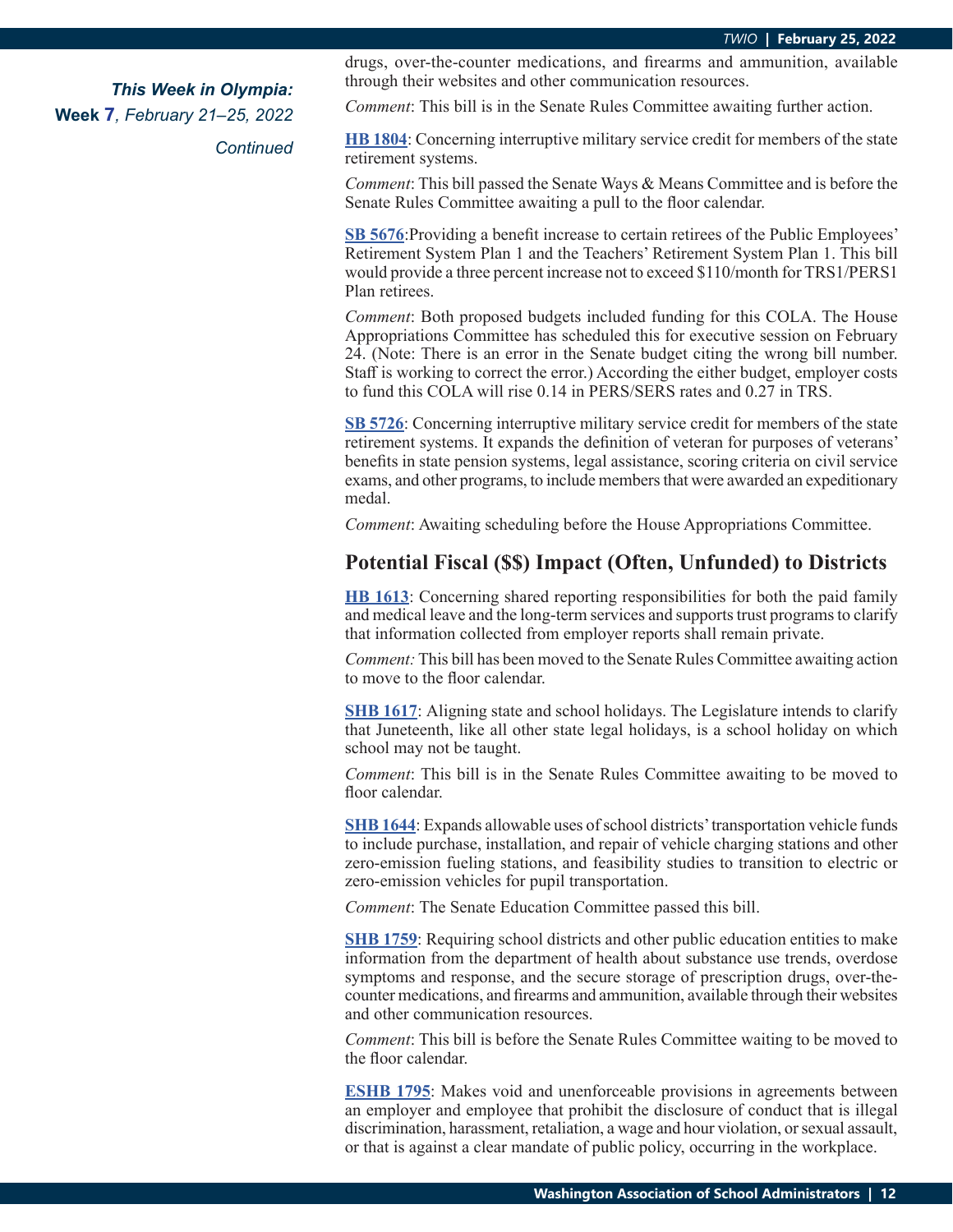*Comment*: This bill passed the Senate Labor Committee.

*This Week in Olympia:*

*Continued*

**Week 7, February 21–25, 2022**

**[HB 1837](https://app.leg.wa.gov/billsummary?BillNumber=1837&Initiative=false&Year=2021)**: This bill repeals the restriction on the regulation of work-related musculoskeletal disorders and ergonomics, overturning a 2003 voter approved initiative barring L&I from developing ergonomic regulations.

*Comment*: A reminder that this bill took 10 hours of House floor debate into the wee morning hours to barely pass 50/48. It is scheduled for an executive session before the Senate Labor Committee on February 24.

**[SHB 1902](https://app.leg.wa.gov/billsummary?BillNumber=1902&Initiative=false&Year=2021)**: This bill provides for reopening a workers' compensation claim when the provider fails to submit the application. A claimant may receive compensation and other benefits more than 60 days before submission of the reopening application when the following applies: the application was not received by L&I or the selfinsurer within 60 days due to a failure of the provider; and the worker demonstrates that the worker information page was completed and submitted to L&I, the selfinsurer, or the provider within 30 days of provision of the relevant medical services. The L&I or self-insurer must provide notice of the submission deadlines on any forms it provides for use as claim reopening applications.

*Comment*: The House Labor Committee moved the bill out via executive session on February 23.

**[E2SSB 5155](https://app.leg.wa.gov/billsummary?BillNumber=5155&Initiative=false&Year=2021)**: Modifies the accrual date for interest on judgments founded on the tortious conduct of individuals and entities other than public agencies from the date of entry of judgment to the date the cause of action accrues.

*Comment*: The House Civil Rights & Judiciary Committee moved this bill in executive session on February 22. As mentioned repeatedly this bill has tremendous financial implications for school district liability costs.

**[SB 5326](https://app.leg.wa.gov/billsummary?BillNumber=5326&Initiative=false&Year=2021)**: An act relating to health and pension benefits for school bus drivers employed by private nongovernmental entities.

*Comment*: This bill is on the Senate "X" file which generally means it is 'dead' and no further movement is expected.

**[SB 5539](https://app.leg.wa.gov/billsummary?BillNumber=5539&Initiative=false&Year=2021)**: Concerning state funding for educational service districts. This bill requires that state funding be provided to each educational service district (ESD) for the employer cost of school employees' benefits for employees of the ESD that are covered by collective bargaining.

*Comment*: This bill is scheduled for executive session before the House Appropriations Committee on February 24.

**[SSB 5564](https://app.leg.wa.gov/billsummary?BillNumber=5564&Initiative=false&Year=2021)**: Protecting the confidentiality of employees using employee assistance programs.

*Comment*: This bill is before the House Rules Committee awaiting further action.

**[ESSB 5628](https://app.leg.wa.gov/billsummary?BillNumber=5628&Initiative=false&Year=2021)**: Concerning cyber harassment, addressing concerns in the case of Rynearson v. Ferguson, and adding a crime of cyberstalking.

*Comment*: The House Public Safety Committee had an executive session on this bill February 24.

**[2SSB 5649](https://app.leg.wa.gov/billsummary?BillNumber=5649&Initiative=false&Year=2021)**: Modifying the Washington state paid family and medical leave act. This bill provides that an allowable purpose for family leave is any leave taken by an employee during the seven calendar days following the death of the family member for whom the employee would have qualified to take medical leave for the birth of their child or would have qualified for family bonding leave. Specifies that leave taken by certain employees in the first six weeks after giving birth must be medical leave unless the employee chooses to use family leave. Expires the collective bargaining agreement exception contained in the Paid Family and Medical Leave (PFML) program. Requires the Employment Security Department to publish a list of employers with approved voluntary plans on its website. Contains provisions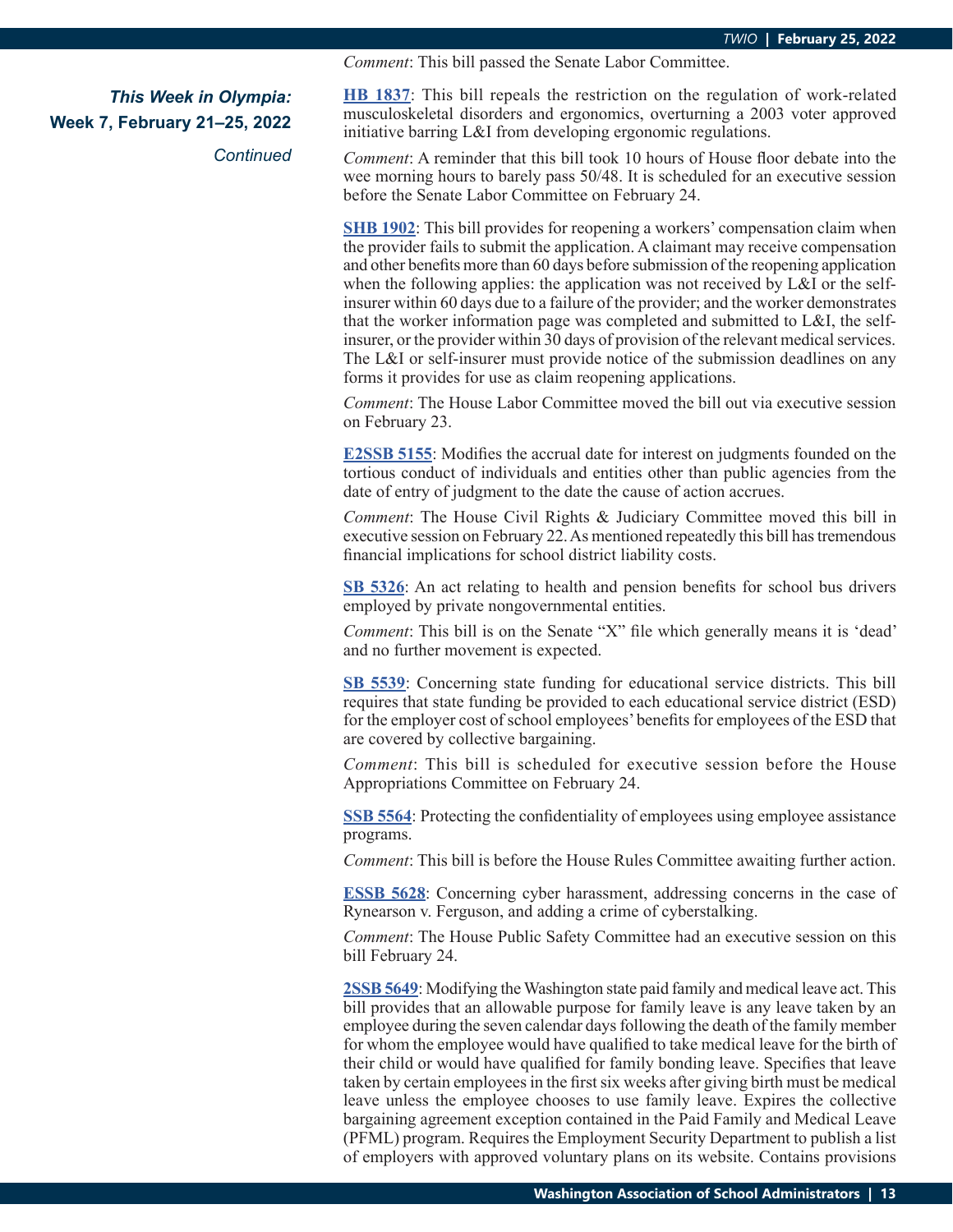*Continued*

on short- and long-term actuarial services assessing the financial condition of the PFML program to maintain financial stability of the family and medical leave insurance account. Creates a legislative task force on PFML program premiums and requires a Joint Legislative Audit and Review Committee report.

*Comment*: The House Labor Committee passed it out of executive session on February 22.

**[ESSB 5761](https://app.leg.wa.gov/billsummary?BillNumber=5761&Initiative=false&Year=2021)**: Concerning employer requirements for providing wage and salary information to applicants for employment.

*Comment*: The House Labor Committee passed it out of executive session on February 22.

**E[SSB 5873](https://app.leg.wa.gov/billsummary?BillNumber=5873&Initiative=false&Year=2021)**: Concerning unemployment insurance, family leave, and medical leave premiums. This bill decreases the maximum Unemployment Insurance (UI) social cost factor for 2022 and 2023 and sets a maximum UI rate class for the purposes of the percentage of the social cost factor to be paid by small businesses in 2023.

*Comment*: This bill would lower the social tax by about 30 percent next year and continue this trend into the following year. WR testified in support. The Paid Family and Medical Leave component was eliminated. It is before the House Rules Committee awaiting further action.



**Dan Steele, Government Relations** dsteele@wasa-oly.org **Washington Association of School Administrators** PO Box 14459 | Tumwater, WA 98511 P: 800.859.9272 | 360.489.3642 | www.wasa-oly.org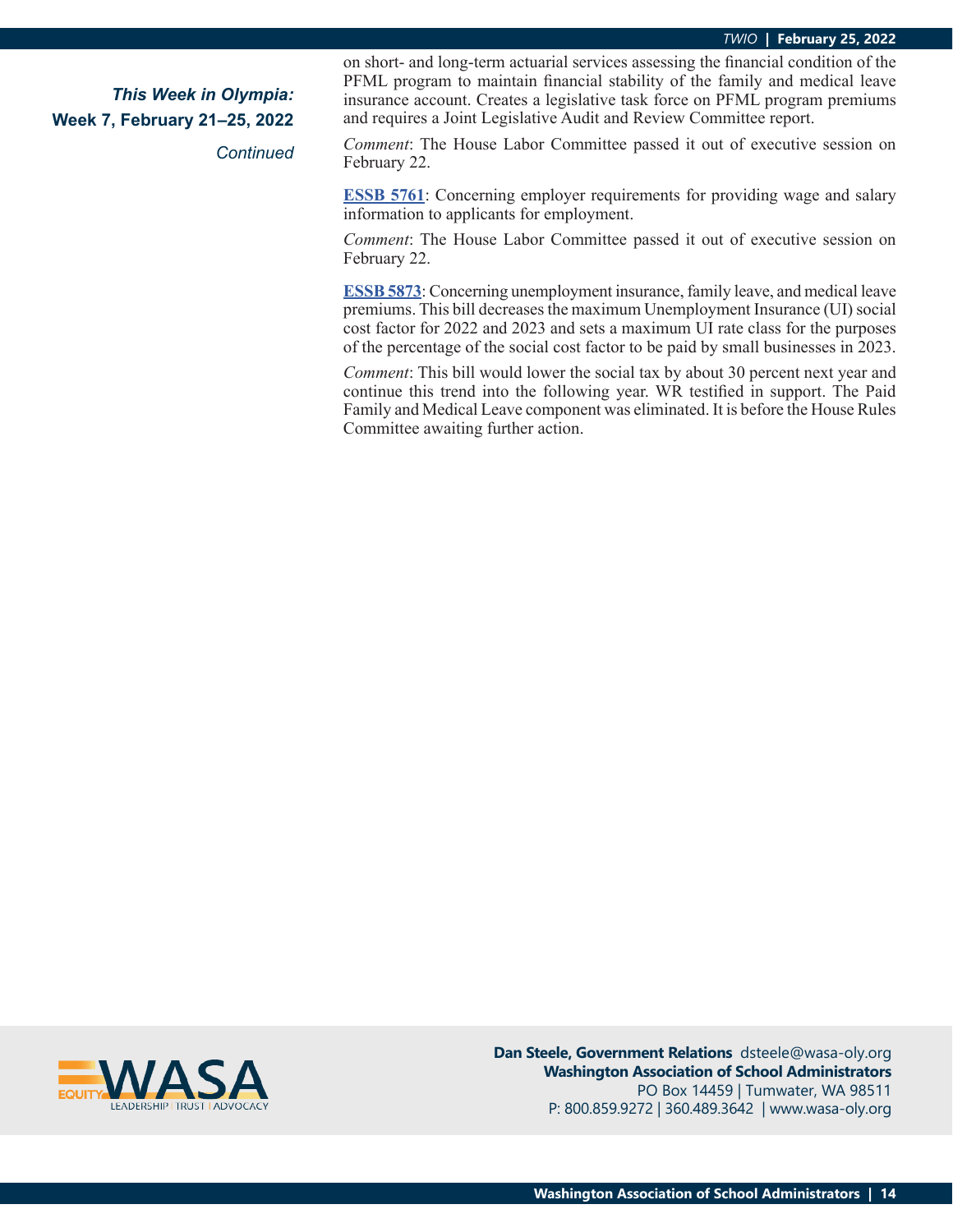## **Legislative Resources**

### **Committee Meeting Schedule**

Legislative Committees Meetings are scheduled to be held at the following times but are subject to change.

Up-to-date meeting schedules and agendas are available on the [State Legislature website.](http://www.leg.wa.gov/legislature/pages/calendar.aspx)

### **Mondays**

1:30–3:30 p.m. Senate Early Learning & K–12 Virtual

3:30–5:15 p.m. House Appropriations Virtual

4–6 p.m. Senate Ways & Means Virtual

### **Tuesdays**

8–10 a.m. House Education Virtual

1:30–3:30 p.m. House Appropriations Virtual

3:30–5:15 p.m. House Appropriations Virtual

4–6 p.m. Senate Ways & Means Virtual

#### **Wednesdays**

10:30 a.m.–12:30 p.m. Senate Early Learning & K–12 Virtual

### **Thursdays**

1:30–3:30 p.m. House Appropriations Virtual

3:30–5:15 p.m. House Appropriations Virtual

4–6 p.m. Senate Ways & Means Virtual

### **Fridays**

8–10 a.m. Senate Early Learning & K–12 Virtual

10–11 a.m. House Education Virtual

### **Useful Links**

**Washington State Government** <http://www.access.wa.gov>

**State Legislature** <http://www.leg.wa.gov>

**Senate** <http://www.leg.wa.gov/Senate>

**House of Representatives** <http://www.leg.wa.gov/House>

**Legislative Committees** [http://www.leg.wa.gov/ legislature/](http://www.leg.wa.gov/ legislature/pages/committeelisting.aspx) [pages/committeelisting.aspx](http://www.leg.wa.gov/ legislature/pages/committeelisting.aspx)

**Legislative Schedules** [http://www.leg.wa.gov/legislature/](http://www.leg.wa.gov/legislature/pages/calendar.aspx) [pages/calendar.aspx](http://www.leg.wa.gov/legislature/pages/calendar.aspx)

**Office of the Governor** <http://www.governor.wa.gov>

**OSPI** <http://www.k12.wa.us>

**TVW** <http://www.tvw.org>

#### **Session Cut–off Calendar**

**January 10, 2022** First Day of Session.

#### **February 3, 2022**

Last day to read in committee reports in house of origin, except House fiscal, Senate Ways & Means, and Transportation Committees.

#### **February 7, 2022**

Last day to read in committee reports from House fiscal, Senate Ways & Means, and Transportation Committees in house of origin.

### **February 15, 2022**

Last day to consider bills in house of origin (5 p.m.).

### **February 24, 2022**

Last day to read in committee reports from opposite house, except House fiscal, Senate Ways & Means, and Transportation Committees.

#### **February 28, 2022**

Last day to read in opposite house committee reports from House fiscal, Senate Ways & Means, and Transportation Committees.

#### **March 4, 2022\***

Last day to consider opposite house bills (5 p.m.) (except initiatives and alternatives to initiatives, budgets and matters necessary to implement budgets, differences between the houses, and matters incident to the interim and closing of the session).

#### **March 10, 2022**

Last day allowed for regular session under state constitution.

\* After 5:00 p.m. on the 54th day, only initiatives, alternatives to initiatives, budgets and matters necessary to implement budgets, matters that affect state revenue, messages pertaining to amendments, differences between the houses, and matters incident to the interim and closing of the session may be considered.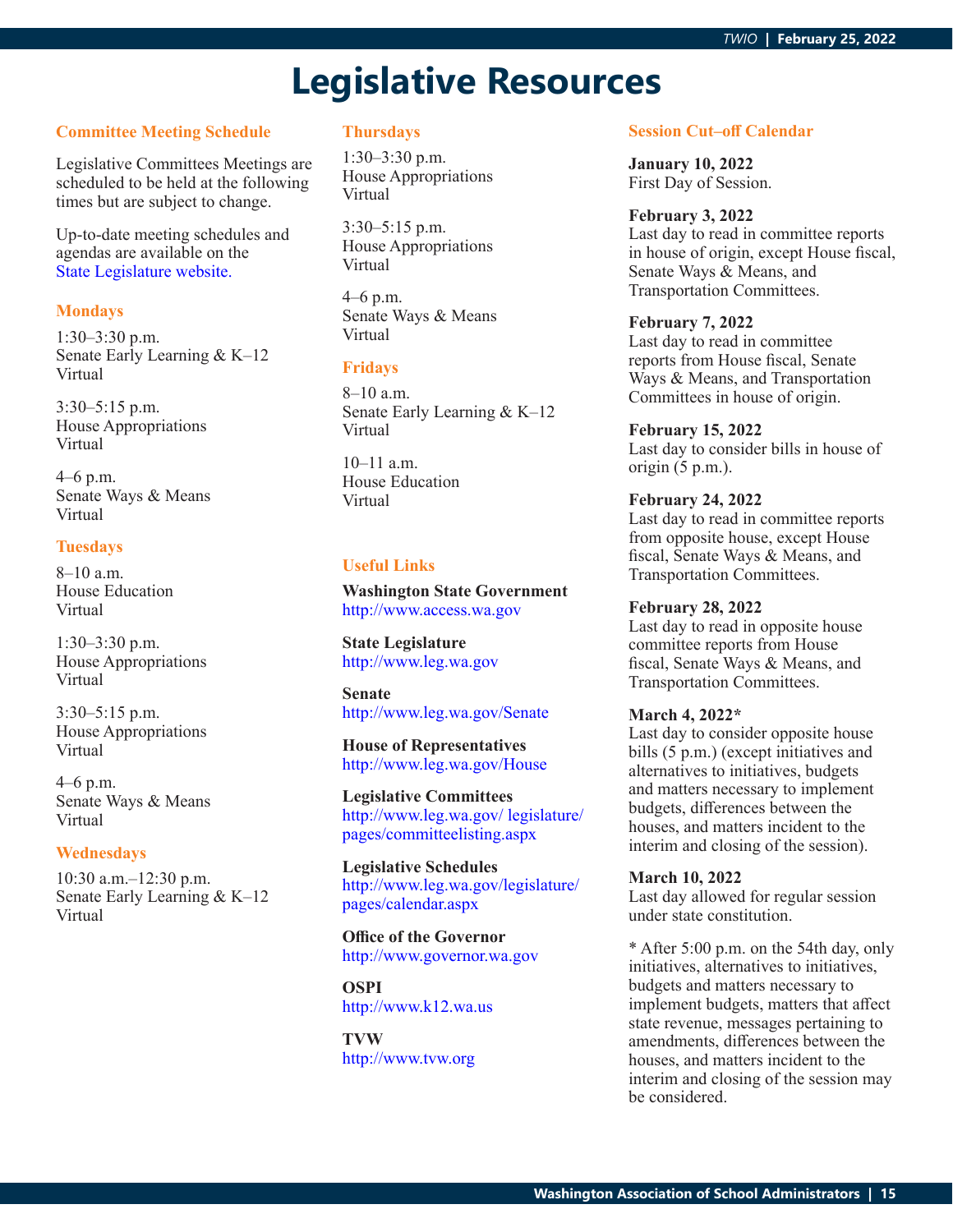### **Bill Watch**

TWIO tracks critical education bills each week as they are introduced. Detailed bill information can be accessed by clicking on the bill number. The following is a list of the bills of highest interest to school administrators. A more comprehensive bill watch list is located on the [WASA website](http://wasa-oly.org/wasa/WASA/Government_Relations/Action_Center/2019_WASA_Bill_Watch/WASA/4_0_Government_Relations/Materials/Bill_Watch/Bill_Watch.aspx?hkey=eee1bb39-a099-43b7-8a1b-1262f2966f1a).

| Bill #                      | <b>Title</b>                 | <b>Status</b>             | <b>Sponsor</b> |
|-----------------------------|------------------------------|---------------------------|----------------|
| <b>HB</b> 1006              | Immunization, declining      | H HC/Wellness             | Klippert       |
| <b>HB</b> 1010              | Motor vehicle sales tax      | H Appropriations          | MacEwen        |
| <b>HB</b> 1024              | Sunshine committee/juveniles | H State Govt & Tribal Rel | Springer       |
| <b>HB</b> 1029              | Emergency orders and rules   | H State Govt & Tribal Rel | Walsh          |
| <b>HB</b> 1032              | TRS & SERS early retirement  | H Appropriations          | Harris         |
| <b>HB</b> 1039              | Bicycle & pedestrian travel  | H Transportation          | McCaslin       |
| <b>HB</b> 1040              | Retired school empl. health  | H Appropriations          | Dolan          |
| <b>ESHB 1056</b>            | Public meetings/emergencies  | H Rules 3C                | Pollet         |
| HB 1065                     | Epidemic, pandemic vaccines  | H HC/Wellness             | Eslick         |
| <b>HB</b> 1066              | Ed. service district boards  | H Education               | Stonier        |
| <b>HB</b> 1067              | State dinosaur               | H Rules C                 | Morgan         |
| 2SHB 1076                   | Workplace violations/qui tam | H Rules 3C                | Hansen         |
| <b>HB</b> 1077              | Federal Way school district  | H Appropriations          | Johnson        |
| <b>HB</b> 1079              | Charter schools time frame   | H Education               | Dolan          |
| <b>SHB 1081 (ESSB 5084)</b> | State gen. obligation bonds  | H Rules X                 | Tharinger      |
| HB 1093 (SB 5091)           | Operating Budget, 2nd supp.  | H Appropriations          | Ormsby         |
| <b>SHB 1094 (ESSB 5092)</b> | <b>Operating Budget</b>      | H Rules X                 | Ormsby         |
| <b>HB 1098</b> (ESSB 5061)  | Unemployment insurance       | H Labor & Workplace       | Sells          |
| <b>HB</b> 1149              | Public health education      | H Education               | Pollet         |
| <b>E2SHB 1153</b>           | Language access in schools   | S Ways & Means            | Orwall         |
| <b>SHB</b> 1156             | Local elections              | H Rules C                 | Harris-Talley  |
| <b>E2SHB 1162</b>           | High school graduation       | $S EL/K-12$               | Stonier        |
| <b>HB</b> 1180              | Public testimony             | H Local Govt              | Kraft          |
| HB 1182 (SB 5209)           | Crisis response services     | H HC/Wellness             | Orwall         |
| HB 1195 (SB 5443)           | Charter school time frame    | H Education               | Dolan          |
| <b>HB</b> 1212              | Repair of electronics        | H ConsPro&Bus             | Gregerson      |
| HB 1215                     | K-12 education scholarships  | H Education               | Kraft          |
| <b>HB</b> 1226              | School district elections    | H Cap Budget              | Stonier        |
| SHB 1264 (SB 5274)          | Equity impact statement      | H Appropriations          | Thai           |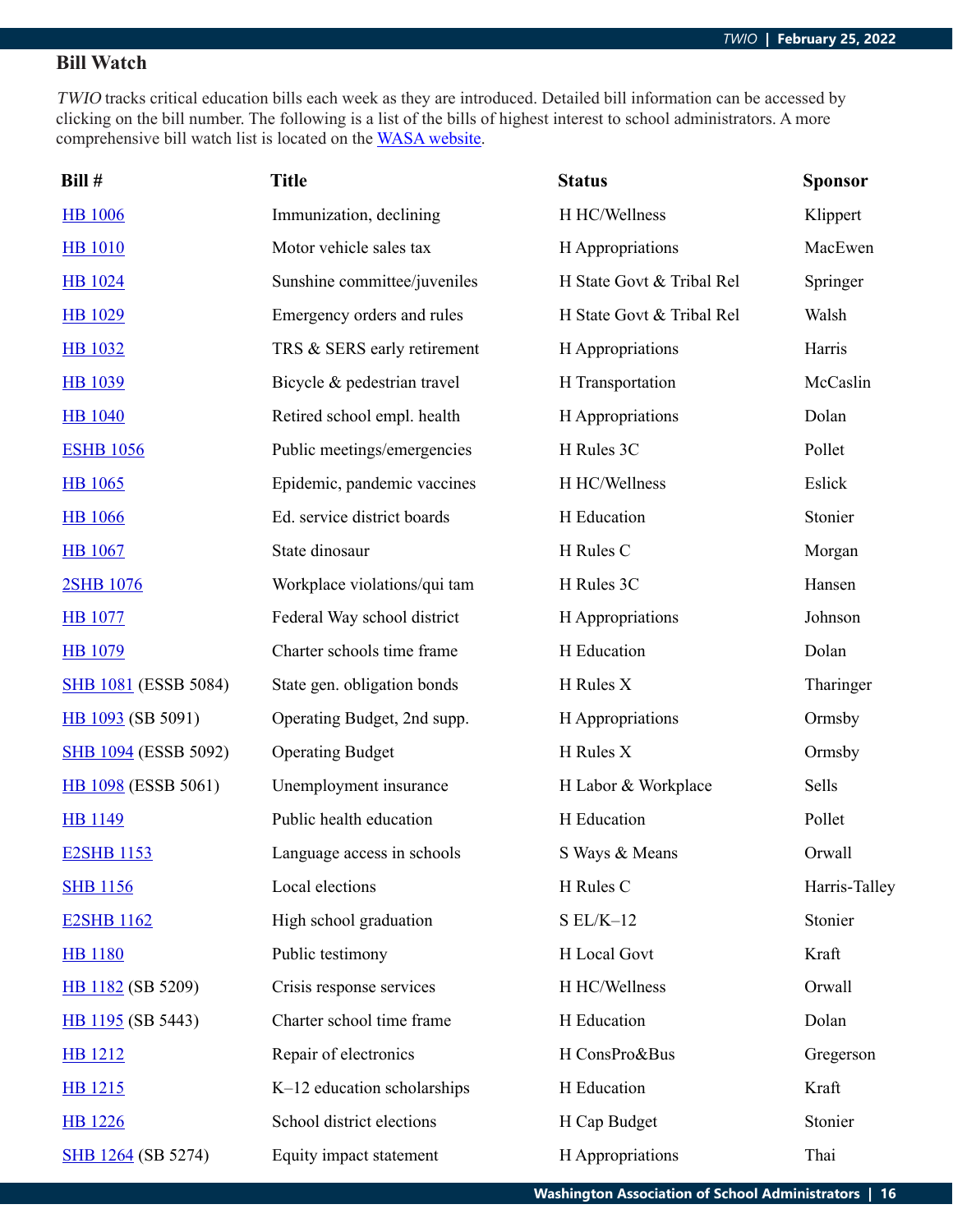| <b>HB</b> 1270    | Leadership skills grant prg.  | H Appropriations       | Young      |
|-------------------|-------------------------------|------------------------|------------|
| <b>HB 1305</b>    | Right to refuse vaccines      | H HC/Wellness          | Kraft      |
| <b>SHB 1306</b>   | School boards/bond training   | H Education            | Sells      |
| <b>HB</b> 1308    | Apprenticeship utilization    | H Cap Budget           | Riccelli   |
| <b>HB</b> 1317    | Right to refuse/health        | H HC/Wellness          | Young      |
| HB 1321 (SB 5114) | Reopening/public health       | H HC/Wellness          | MacEwen    |
| <b>ESHB 1329</b>  | Public meetings               | <b>S SGEDPA</b>        | Wicks      |
| HB 1334           | Appropriations/COVID-19       | H Appropriations       | Stokesbary |
| <b>HB</b> 1338    | School resources/COVID-19     | H Civil R & Judiciary  | Harris     |
| <b>SHB 1340</b>   | Pandemic task force           | H Appropriations       | Lovick     |
| HB 1343           | Unemployment ins./employers   | H Labor & Workplace    | Hoff       |
| 2SHB 1354         | Suicide review teams          | H Rules C              | Mosbrucker |
| <b>HB</b> 1358    | State school levies           | H Finance              | Orcutt     |
| <b>SHB 1366</b>   | In-person instruction         | H Rules C              | Caldier    |
| <b>HB</b> 1371    | State property tax levies     | H Finance              | Sutherland |
| <b>HB</b> 1390    | Athletic scholarship funding  | H Coll & Workforce Dev | Walsh      |
| HB 1396           | US history & gov/high school  | H Education            | Dufault    |
| <b>ESHB 1410</b>  | Home foreclosure/taxes        | C 257 L 21             | Volz       |
| <b>HB</b> 1415    | Skill center class size       | H Appropriations       | Paul       |
| <b>HB</b> 1419    | Certificated staff/factors    | H Appropriations       | Dolan      |
| <b>HB</b> 1420    | School empl/COVID-19 vaccine  | H HC/Wellness          | MacEwen    |
| <b>HB 1422</b>    | Sexual health ed./dates       | H Education            | MacEwen    |
| <b>HB</b> 1440    | Small wireless facilities     | H Comm & Economic Dev  | Boehnke    |
| <b>HB</b> 1442    | Epidemic preparedness         | H HC/Wellness          | Chase      |
| <b>HB</b> 1450    | School computers/device tax   | H Education            | Gregerson  |
| <b>SHB 1451</b>   | <b>ECEAP</b> entitlement date | H Appropriations       | Sullivan   |
| <b>HB</b> 1452    | Physical education credit     | H Education            | Mosbrucker |
| <b>EHB 1453</b>   | Voters' pamphlets             | <b>S SGEDPA</b>        | Bergquist  |
| 2SHB 1460         | Telecommunications access     | H Rules C              | Gregerson  |
| <b>HB</b> 1466    | Outdoor education             | H Appropriations       | Rule       |
| <b>HB</b> 1481    | School employees/firearms     | H Civil R & Judiciary  | Chase      |
| <b>HB 1500</b>    | School district audits        | H Appropriations       | Sullivan   |
| HB 1519           | Levy shifts/court rulings     | H Finance              | Paul       |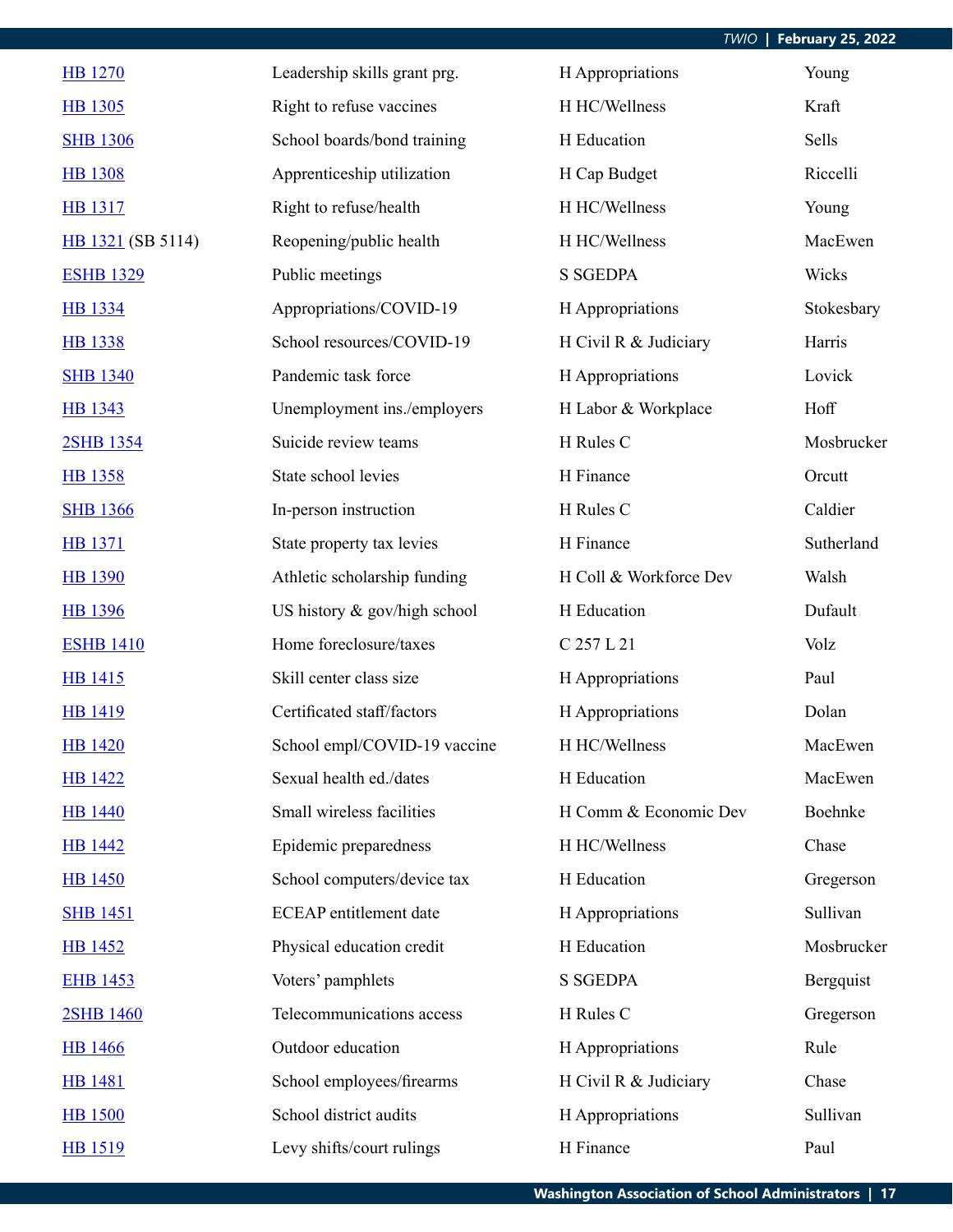| <b>HB</b> 1536             | Regional apprenticeship prgs    | H Education               |               |
|----------------------------|---------------------------------|---------------------------|---------------|
| <b>HB</b> 1544             | Ag., food, nat. resource ed.    | H Education               | Klippert      |
| HB 1553 (SB 5473)          | "Open safe, open now" plan      | H State Govt & Tribal Rel | MacEwen       |
| <b>HB</b> 1555             | Freedom in education            | H Education               | Chase         |
| <b>HB</b> 1556             | School athletics/eligibility    | H Education               | Chase         |
| <b>HB</b> 1557             | Gubernatorial proclamations     | H State Govt & Tribal Rel | MacEwen       |
| HB 1563                    | Gubernatorial orders/relief     | H Civil R & Judiciary     | Young         |
| HB 1565                    | PERS/TRS 1 benefit increase     | H Appropriations          | Johnson       |
| <b>HB</b> 1568             | Unemployment insurance          | H Appropriations          | Bergquist     |
| <b>HB</b> 1570             | Proof of vaccination            | H HC/Wellness             | Walsh         |
| SHB 1590 (SSB 5563)        | <b>Enrollment</b> stabilization | S Ways & Means            | Dolan         |
| <b>HB</b> 1591             | Charter schools/local enrich    | H Appropriations          | Dolan         |
| HB 1594                    | Long-term care/repeal           | H Appropriations          | Abbarno       |
| <b>HB</b> 1596             | Long-term care/outside WA       | H Appropriations          | Abbarno       |
| <b>HB</b> 1597             | Long-term care/hardship         | H Appropriations          | Abbarno       |
| <b>HB</b> 1598             | Long-term care/death            | H Appropriations          | Abbarno       |
| HB 1599                    | Long-term care/new graduates    | H Appropriations          | Abbarno       |
| <b>HB</b> 1601             | Student homelessness pilot      | H Appropriations          | Leavitt       |
| <b>HB</b> 1603             | Transportation/general fund     | H Appropriations          | <b>Barkis</b> |
| <b>HB</b> 1604             | Motor vehicle sales tax         | H Appropriations          | MacEwen       |
| <b>HB</b> 1607             | Safe routes to schools prg.     | H Appropriations          | Rude          |
| <b>HB</b> 1611             | Highly capable students         | <b>S EDUDPA</b>           | Dolan         |
| <b>SHB 1617</b>            | State and school holidays       | S Rules 2                 | Morgan        |
| <b>HB</b> 1628             | Voter pamphlet statements       | H State Govt & Tribal Rel | Jacobsen      |
| <b>ESHB 1629 (SB 5538)</b> | Aerial imaging technology       | S Ways & Means            | Dolan         |
| <b>ESHB 1630</b>           | Weapons/certain meetings        | S Law & Justice           | Senn          |
| <b>HB</b> 1633             | K-12 education scholarships     | H Education               | Walsh         |
| <b>SHB</b> 1642 (SB 5614)  | National guard ed. grants       | S Rules 2                 | Leavitt       |
| <b>SHB 1644</b>            | Pupil transp./electric          | <b>S EDUDP</b>            | Senn          |
| 2SHB 1664                  | Schools/support funding         | S Ways & Means            | Rule          |
| HB 1693                    | Home school day                 | H State Govt & Tribal Rel | Chase         |
| <b>ESHB 1699</b>           | Work in retirement/schools      | S Ways & Means            | Bergquist     |
| <b>HB</b> 1714             | Impact fee deferrals            | H Rules R                 | Duerr         |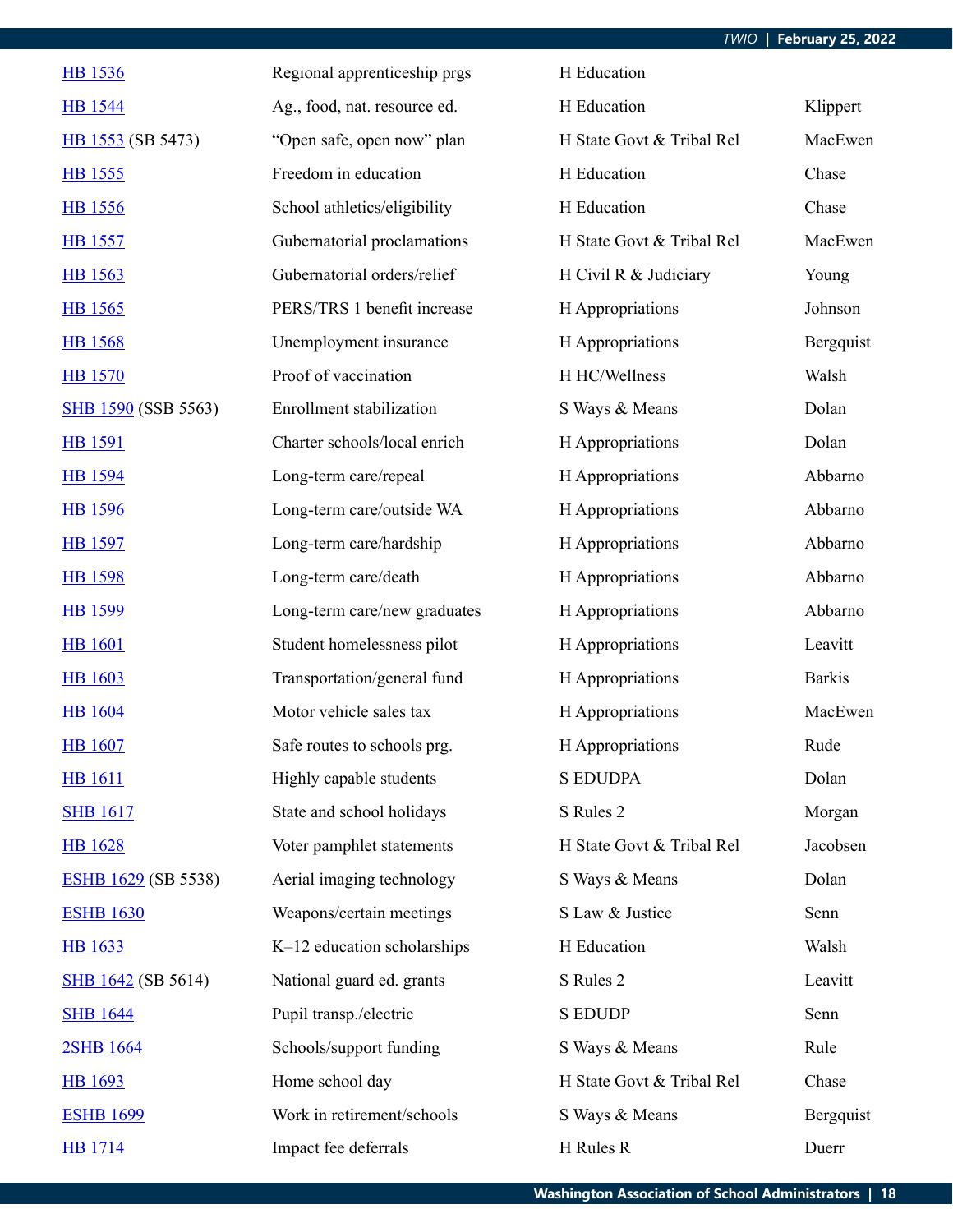| HB 1721 (SB 5676)  | PERS/TRS 1 benefit increase    | H Rules C                    | Stokesbary  |
|--------------------|--------------------------------|------------------------------|-------------|
| HB 1722 (SB 5775)  | Broadband deployment           | H Local Govt                 | Boehnke     |
| <b>E2SHB 1723</b>  | Telecommunications access      | S Environment, Energy & Tech | Gregerson   |
| <b>SHB 1727</b>    | Odd-numbered year elections    | H Rules C                    | Gregerson   |
| <b>SHB 1732</b>    | Long-term care/delay           | C 1 L 22                     | Sullivan    |
| <b>ESHB 1733</b>   | Long-term care/exemptions      | C 2 L 22                     | Paul        |
| <b>E2SHB 1736</b>  | State student loan program     | S Ways & Means               | Sullivan    |
| <b>HB</b> 1742     | Long-term care program         | H Appropriations             | Schmick     |
| <b>SHB 1746</b>    | Students/COVID-19 pandemic     | $SL/K-12$                    | Ortiz-Self  |
| <b>HB</b> 1754     | Prejudgment interest           | H Civil R & Judiciary        | Hackney     |
| <b>HB</b> 1757     | ESDs/PEBB health plans         | H Appropriations             | Cody        |
| <b>SHB 1759</b>    | School websites/drug info.     | S Rules 2                    | Callan      |
| <b>E2SHB 1760</b>  | Dual credit program access     | S Ways & Means               | Paul        |
| HB 1762 (SB 5539)  | Ed. service district funding   | H Appropriations             | MacEwen     |
| HB 1775            | Capital assistance/schools     | H Cap Budget                 | McEntire    |
| <b>HB</b> 1778     | Election security              | H State Govt & Tribal Rel    | Klippert    |
| HB 1781 (SSB 5651) | Capital Budget, supplemental   | H Cap Budget                 | Tharinger   |
| HB 1786 (SB 5689)  | Transportation Budget, supp.   | H Transportation             | Fey         |
| <b>SHB 1791</b>    | Prof. educator reprimands      | H Rules C                    | Harris      |
| <b>SHB 1800</b>    | Behavioral health/minors       | S Behavioral Health          | Eslick      |
| 2SHB 1803          | School director compensation   | H Rules R                    | Callan      |
| HB 1805 (SB 5797)  | Opportunity scholarship prog   | S Ways & Means               | Paul        |
| <b>HB</b> 1807     | Civic education                | H Education                  | Walsh       |
| <b>HB 1808</b>     | Pupil transportation funding   | $SL/K-12$                    | Stonier     |
| 2SHB 1810          | Electronic products repair     | H Rules C                    | Gregerson   |
| HB 1816 (SB 5693)  | Operating Budget, supp.        | H Exec Action                | Ormsby      |
| HB 1819 (SB 5960)  | Property tax exemption         | H Finance                    | Leavitt     |
| <b>HB</b> 1829     | African American studies       | H Education                  | Johnson     |
| <b>HB</b> 1833     | School meals/electronic info   | <b>S EDUDP</b>               | <b>Berg</b> |
| <b>HB</b> 1834     | Student absences/mental health | S Rules 2                    | Callan      |
| <b>HB</b> 1842     | School board director qualif   | H Education                  | Taylor      |
| 2SHB 1865          | Certified peer specialists     | S Health & Long Term Care    | Davis       |
| <b>SHB 1867</b>    | Dual credit program data       | S Rules 2                    | Paul        |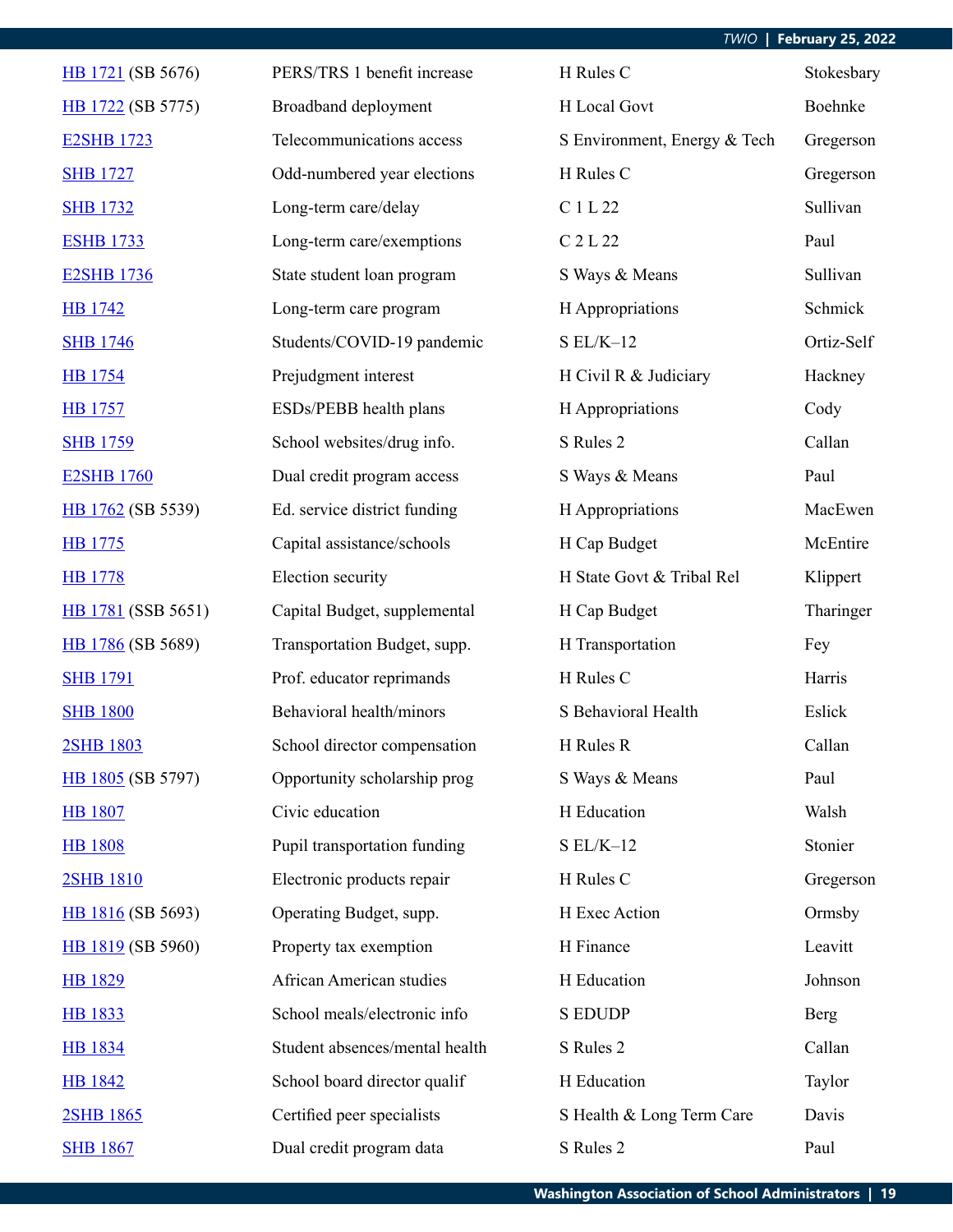| HB 1875             | Budget stabilization account | H Appropriations          | Stokesbary      |
|---------------------|------------------------------|---------------------------|-----------------|
| SHB 1878 (SB 5798)  | Schools/comm. eligibility    | S Rules 2                 | Riccelli        |
| <b>HB</b> 1886      | Critical race theory         | H Education               | Klippert        |
| <b>HB</b> 1887      | COVID-19/children's sports   | H State Govt & Tribal Rel | Klippert        |
| <b>HB 1898</b>      | State school levies, reduce  | H Finance                 | Orcutt          |
| <b>HB</b> 1900      | Schools/discrimination, etc. | H Education               | Senn            |
| <b>HB</b> 1911      | Insurance/plan 2 members     | H Rules C                 | <b>Bronoske</b> |
| <b>HB</b> 1938      | Student financial education  | H Education               | Stonier         |
| <b>SHB 1941</b>     | Active shooter drills        | <b>S EDUDP</b>            | Walen           |
| <b>EHB 1942</b>     | Paraeducator course of study | <b>S EDUDP</b>            | Donaghy         |
| <b>SHB 1955</b>     | Dependency/education         | <b>S EDUDP</b>            | Rule            |
| <b>HB</b> 1962      | Charter school time frame    | H Education               | Entenman        |
| <b>HB</b> 1968      | Schools/immunization         | H Education               | Klippert        |
| <b>HB</b> 1969      | Traffic cameras/speed        | H Transportation          | Fey             |
| <b>EHB 1973</b>     | School board recordings      | S State Govt & Elections  | Rude            |
| <b>HB</b> 1974      | Education elections/WSSDA    | <b>S EDUDP</b>            | Ybarra          |
| <b>HB</b> 1976      | Schools/eating outside       | H Education               | Corry           |
| HB 1985 (2SSB 5595) | Schools/support funding      | H Education               | Dolan           |
| HB 1986 (SB 5601)   | School district boards       | H Education               | Klippert        |
| <b>SHB 1992</b>     | Vacation leave accrual       | H Rules C                 | Bateman         |
| <b>HB 2000</b>      | OSPI basic education funds   | H Appropriations          | Rule            |
| <b>HB 2011</b>      | Skill center funding         | H Appropriations          | Rule            |
| HB 2014 (SB 5905)   | Outdoor school               | H Education               | Rule            |
| <b>HB 2016</b>      | Sex trafficking/education    | H Education               | Morgan          |
| <b>HB 2018</b>      | Sales and use tax holiday    | H Appropriations          | Paul            |
| <b>SHB 2019</b>     | Careers in retail            | S Higher Ed & Workforce   | Boehnke         |
| HB 2031 (ESSB 5873) | Unempl. & leave premiums     | H Labor & Workplace       | Berg            |
| HB 2039 (SB 5768)   | Vapor products               | H Commerce & Gaming       | Pollet          |
| <b>HB 2042</b>      | K-12 education scholarships  | H Education               | Kraft           |
| <b>HB 2054</b>      | School bus video recording   | H Education               | Jacobsen        |
| <b>HB</b> 2056      | K-12 instructional materials | H Education               | Steele          |
| <b>SHB 2068</b>     | Imagination library          | S Rules 2                 | Stonier         |
| 2SHB 2078 (SB 5925) | Outdoor learning grant prg.  | S Ways & Means            | Rule            |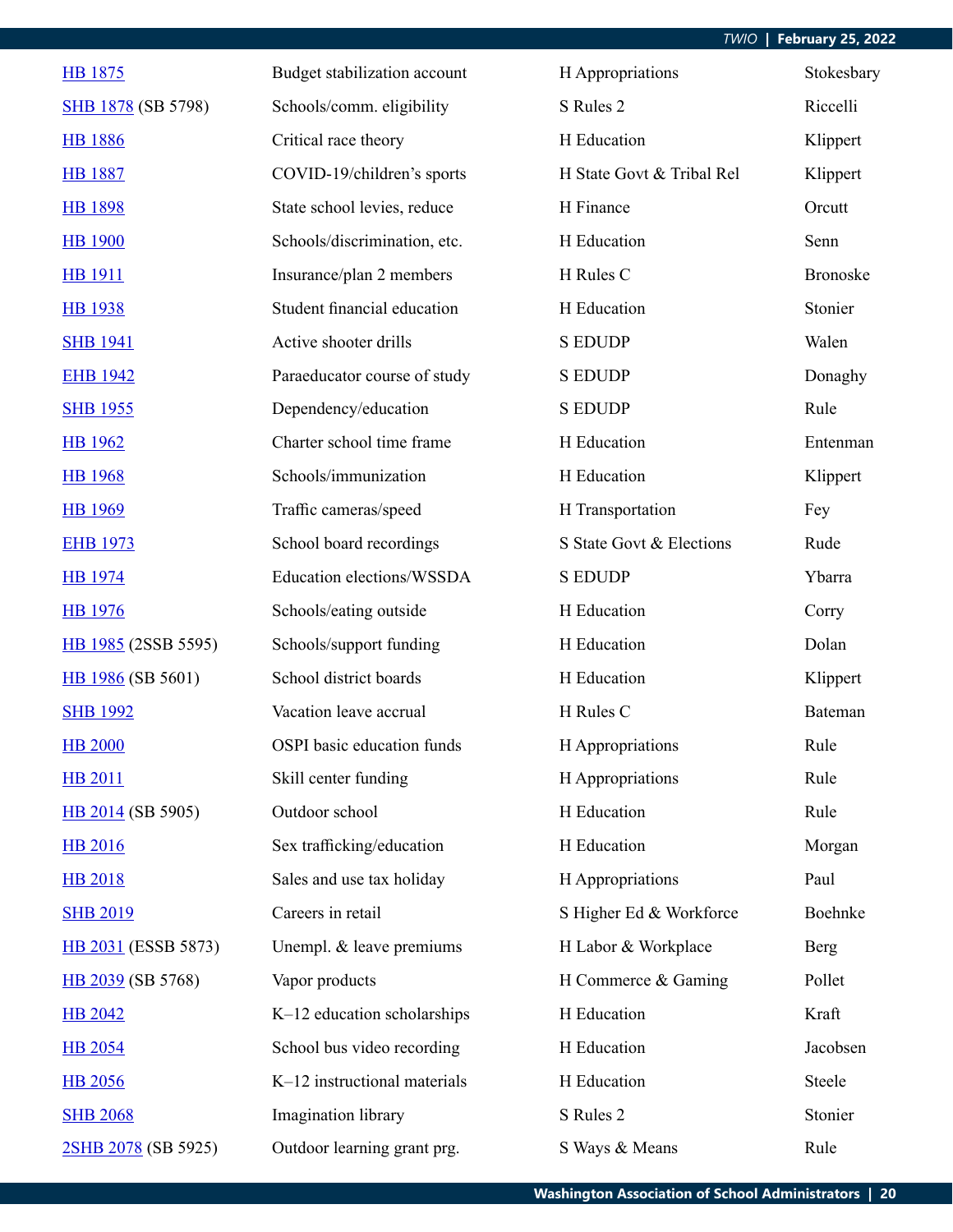| <b>HB 2087</b>              | Education/parent rights      | H Education                  | Klippert     |
|-----------------------------|------------------------------|------------------------------|--------------|
| <b>HB 2090</b>              | Tribal activities/credit     | H Education                  | Lekanoff     |
| HB 2093 (SB 5921)           | County timber tax distrib.   | H Appropriations             | Abbarno      |
| HB 2095 (SSB 5933)          | School seismic safety grants | H Cap Budget                 | Pollet       |
| <b>HJR 4200</b>             | School district bonds        | H Cap Budget                 | Stonier      |
| <b>HJR 4203</b>             | 2/3rd vote for tax increases | H Finance                    | Sutherland   |
| <b>HJR 4206</b>             | $K-12$ education funding     | H Appropriations             | Chase        |
| <b>HJR 4208</b> (SJR 8213)  | Personal property taxation   | H Finance                    | Leavitt      |
| <b>ESB 5017</b>             | School district procurement  | H Cap Budget                 | Wellman      |
| SB 5037                     | School opening metrics       | $SL/K-12$                    | <b>Braun</b> |
| SB 5043                     | School employee housing      | S Rules X                    | Salomon      |
| SB 5070 (ESHB 1273)         | Menstrual products/schools   | $SL/K-12$                    | Rivers       |
| <b>ESSB 5083</b> (SHB 1080) | Capital Budget 2021-23       | S Rules X                    | Frockt       |
| SB 5091 (HB 1093)           | Operating Budget, 2nd Supp.  | S Ways & Means               | Rolfes       |
| <b>SSB 5105</b>             | Office of equity task force  | S Ways & Means               | Hasegawa     |
| <b>SB 5110</b>              | Telecommunications companies | S Environment, Energy & Tech | Ericksen     |
| <b>SB 5111</b>              | Public employee independence | S State Govt & Elections     | Ericksen     |
| SB 5114 (HB 1321)           | Reopening/public health      | S State Govt & Elections     | <b>Braun</b> |
| <b>SSB 5129</b>             | Vapor & tobacco/minors       | S Rules X                    | Saldaña      |
| <b>SSB 5130</b>             | Personnel files & discipline | S Rules X                    | Kuderer      |
| SB 5144                     | COVID-19 vaccine, declining  | S Health & Long Term Care    | Ericksen     |
| 2SSB 5147                   | Learning stabilization, etc. | S Rules X                    | Hawkins      |
| <b>SB 5153</b> (ESHB 1113)  | School attendance            | $SL/K-12$                    | Wilson       |
| SB 5156                     | Budget stabilization approps | S Ways & Means               | Rolfes       |
| <b>SB 5161</b>              | Teaching tribal history, etc | S Rules X                    | Wellman      |
| SB 5162                     | Unanticipated revenue        | S Ways & Means               | Rolfes       |
| <b>SB 5171</b>              | Unemployment insurance       | S Ways & Means               | Wilson       |
| <b>SSB 5181</b>             | Low-income school districts  | H Education                  | Honeyford    |
| SB 5197                     | Unemp. contributions/wages   | S Labor, Comm & Tribal Aff   | Schoesler    |
| SB 5200                     | Scholarships/tax credit      | $SL/K-12$                    | Schoesler    |
| <b>ESB 5202</b>             | School depreciation subfunds | H Education                  | Schoesler    |
| SB 5205                     | K-12 education vouchers      | $SL/K-12$                    | Schoesler    |
| SB 5208                     | Public records fees/approval | S State Govt & Elections     | Wilson       |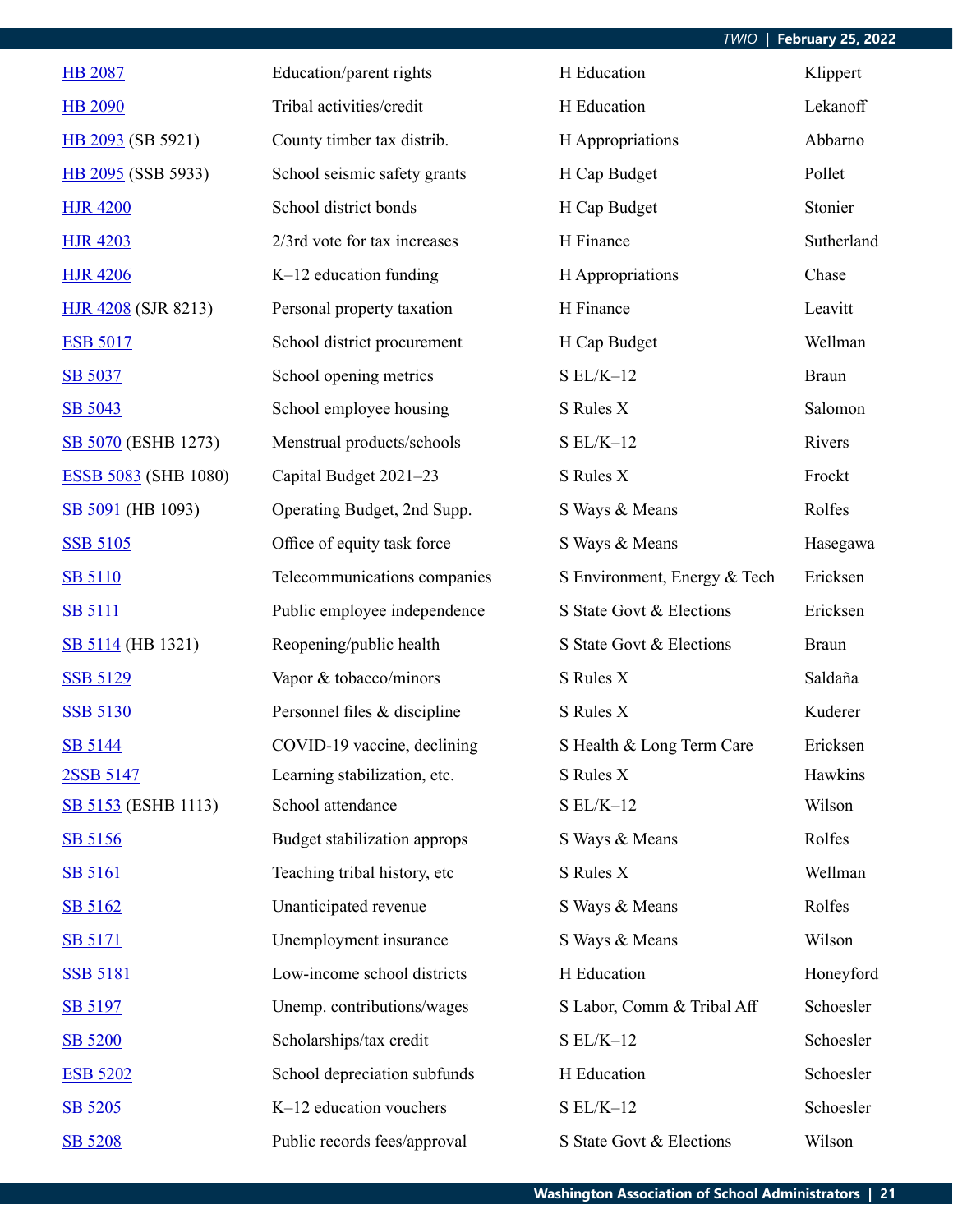| SB 5209 (HB 1182)         | Crisis response services     | S Behavioral Health      | Dhingra      |
|---------------------------|------------------------------|--------------------------|--------------|
| 2SSB 5211 (ESHB 1189)     | Tax increment financing      | S Rules X                | Frockt       |
| SB 5216                   | Tax preferences              | S Ways & Means           | Carlyle      |
| SB 5223                   | Motor vehicles sales tax use | S Ways & Means           | Fortunato    |
| SB 5242                   | Media literacy & digital cit | S Rules X                | Liias        |
| <b>SSB 5252</b>           | School consultation/tribes   | H Education              | Wellman      |
| SB 5257                   | School levy exemption        | $S EL/K-12$              | Fortunato    |
| <b>ESB 5264</b>           | Americans of Chinese descent | H Rules R                | Wagoner      |
| 2SSB 5265                 | Bridge year pilot program    | S Rules X                | Hunt         |
| SB 5274 (SHB 1264)        | Equity impact statement      | S State Govt & Elections | Hasegawa     |
| SB 5277                   | Early achievers prg/suspend  | $S EL/K-12$              | Short        |
| SB 5289                   | Senior citizens/prop. taxes  | S Ways & Means           | Fortunato    |
| <b>SSB 5326</b>           | School bus driver benefits   | S Rules X                | Robinson     |
| 2SSB 5327                 | Youth safety tip line        | S Rules X                | <b>Brown</b> |
| SB 5334                   | Levy authorization info.     | $S EL/K-12$              | Dozier       |
| <b>SSB 5340</b>           | School board director qualif | S Rules X                | Salomon      |
| SB 5343 (HB 1367)         | Medicaid appropriations      | S Ways & Means           | Rolfes       |
| SB 5344 (ESHB 1368)       | Federal funding/COVID-19     | S Ways & Means           | Rolfes       |
| SB 5352                   | Retirement system opt-out    | S Rules X                | <b>Braun</b> |
| <b>ESSB 5357</b>          | Capital broadband program    | S Rules X                | Honeyford    |
| SB 5359                   | Motor vehicle sales tax      | S Ways & Means           | <b>Braun</b> |
| <b>SB 5366</b> (SHB 1103) | Building materials           | S State Govt & Elections | Stanford     |
| SB 5374                   | Political systems/K-12 study | $SL/K-12$                | Honeyford    |
| <b>SSB 5376</b>           | Education ombuds awareness   | H Education              | Wilson       |
| SB 5386                   | School district elections    | S Ways & Means           | Randall      |
| SB 5389                   | Computer science teaching    | S Ways & Means           | Wellman      |
| <b>ESSB 5439</b>          | Broadband/state highways     | S Rules X                | Saldaña      |
| SB 5442                   | Superintendent salaries      | $S EL/K-12$              | Van De Wege  |
| SB 5443 (HB 1195)         | Charter school time frame    | $S EL/K-12$              | Mullet       |
| SB 5449                   | Motor vehicle sales tax      | S Ways & Means           | King         |
| <b>SB 5450</b>            | Native American names, etc.  | $SL/K-12$                | Ericksen     |
| SB 5451                   | <b>Operating Budget</b>      | S Ways & Means           | Wilson       |
| SB 5453                   | Retirement plans 1 & 2       | S Ways & Means           | Schoesler    |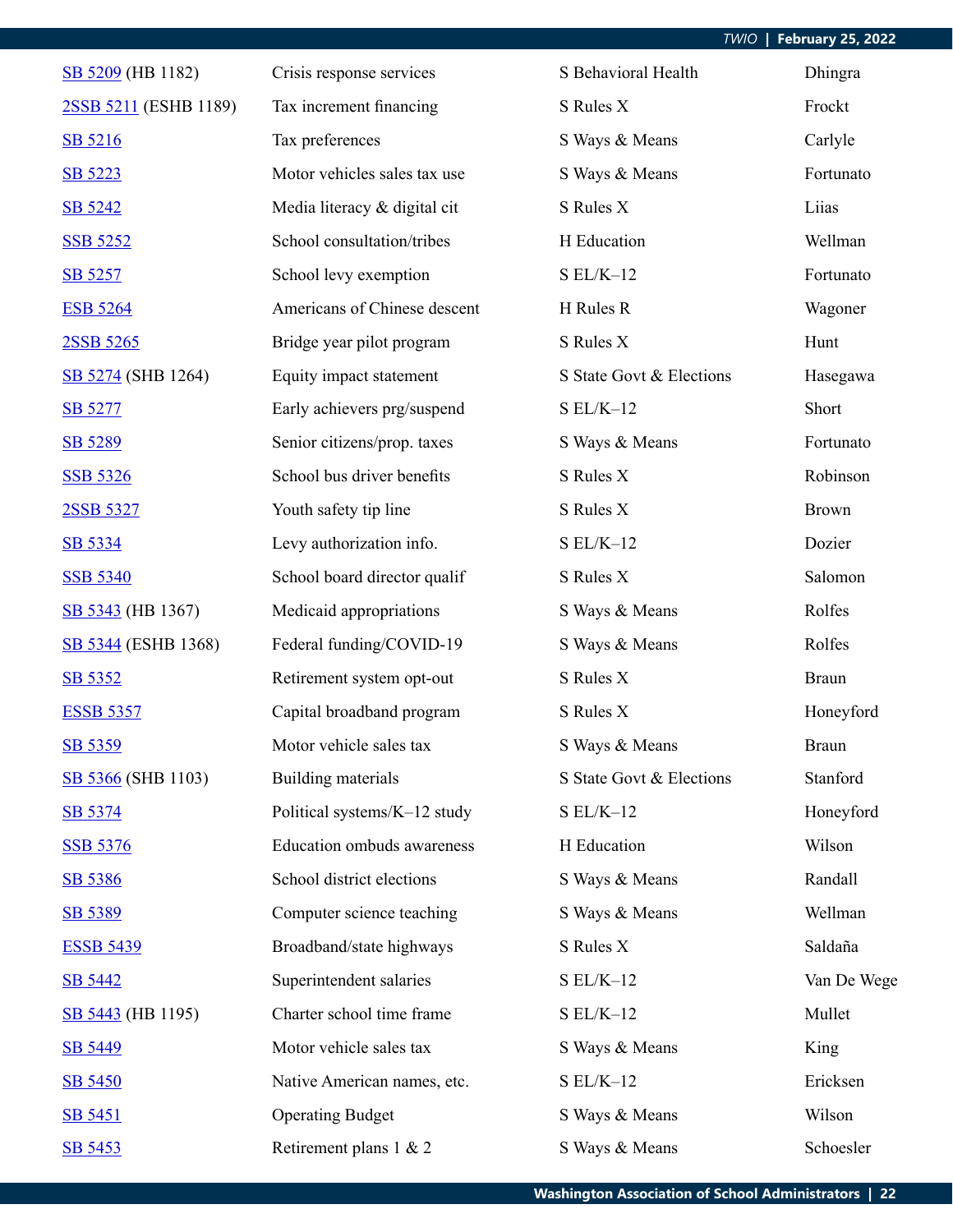| SB 5464                    | In-person learning option       | $S EL/K-12$               | Wilson       |
|----------------------------|---------------------------------|---------------------------|--------------|
| SB 5466                    | Sales tax/transp. projects      | S Ways & Means            | Fortunato    |
| SB 5473 (HB 1553)          | "Open safe, open now" plan      | S State Govt & Elections  | <b>Brown</b> |
| <b>SB 5481</b>             | Transportation funding bonds    | S Rules X                 | Hobbs        |
| <b>SSB 5482</b>            | Additive trans funding          | S Rules X                 | Hobbs        |
| <b>SSB 5483</b>            | Transportation revenue          | S Rules X                 | Hobbs        |
| <b>SB 5487</b>             | School consolidation incentives | H Cap Budget              | Hawkins      |
| <b>SSB 5497</b>            | Board of ed. student members    | H Rules R                 | Wilson       |
| SB 5498                    | Posthumous H.S. diplomas        | H Education               | Wilson       |
| <b>SB 5501</b>             | Board of education members      | $S EL/K-12$               | Fortunato    |
| <b>SSB 5537</b>            | Compulsory school attendance    | S Ways & Means            | Wellman      |
| SB 5538 (ESHB 1629)        | Aerial imaging technology       | S State Govt & Elections  | Hunt         |
| SB 5539 (HB 1762)          | Ed. service district funding    | H Appropriations          | Hunt         |
| SB 5540                    | Election dates and timelines    | S State Govt & Elections  | Hunt         |
| SB 5562                    | ESD employee health care        | S Ways & Means            | Wellman      |
| <b>SSB 5563</b> (SHB 1590) | Enrollment stabilization        | S Rules X                 | Wellman      |
| <b>SSB 5581</b>            | Pupil transp. allocations       | H Appropriations          | Wellman      |
| <b>SSB 5584</b>            | Local elections                 | S Ways & Means            | Trudeau      |
| <b>SSB 5594</b>            | Bone marrow donation aware.     | H EDDPA                   | Short        |
| 2SSB 5595 (HB 1985)        | Schools/support funding         | S Rules X                 | Wellman      |
| <b>E2SSB 5597</b>          | Voting rights                   | H Exec Action             | Saldaña      |
| SB 5601 (HB 1986)          | School district boards          | $SL/K-12$                 | Short        |
| SB 5630                    | Early learning/basic ed.        | $SL/K-12$                 | Hasegawa     |
| <b>SSB 5638</b>            | Mental health prof. licenses    | H HC/Wellness             | Wagoner      |
| 2SSB 5649                  | Family and medical leave        | <b>H LAWSDPA</b>          | Robinson     |
| SSB 5651 (HB 1781)         | Capital Budget, supplemental    | S Passed 3rd              | Frockt       |
| SB 5657                    | Juvenile instit./comp sci.      | H Education               | Wellman      |
| SB 5676 (HB 1721)          | PERS/TRS 1 benefit increase     | H Appropriations          | Conway       |
| SB 5682                    | COVID-19 vaccination choice     | S Health & Long Term Care | McCune       |
| SB 5689 (HB 1786)          | Transportation Budget, supp.    | S Transportation          | Liias        |
| SB 5693 (HB 1816)          | Operating Budget, supp.         | S Ways & Means            | Rolfes       |
| SB 5696 (HB 1912)          | Capital gains tax/repeal        | S Ways & Means            | <b>Braun</b> |
| SSB 5697 (HB 2003)         | Recycling system & waste        | S Ways & Means            | Das          |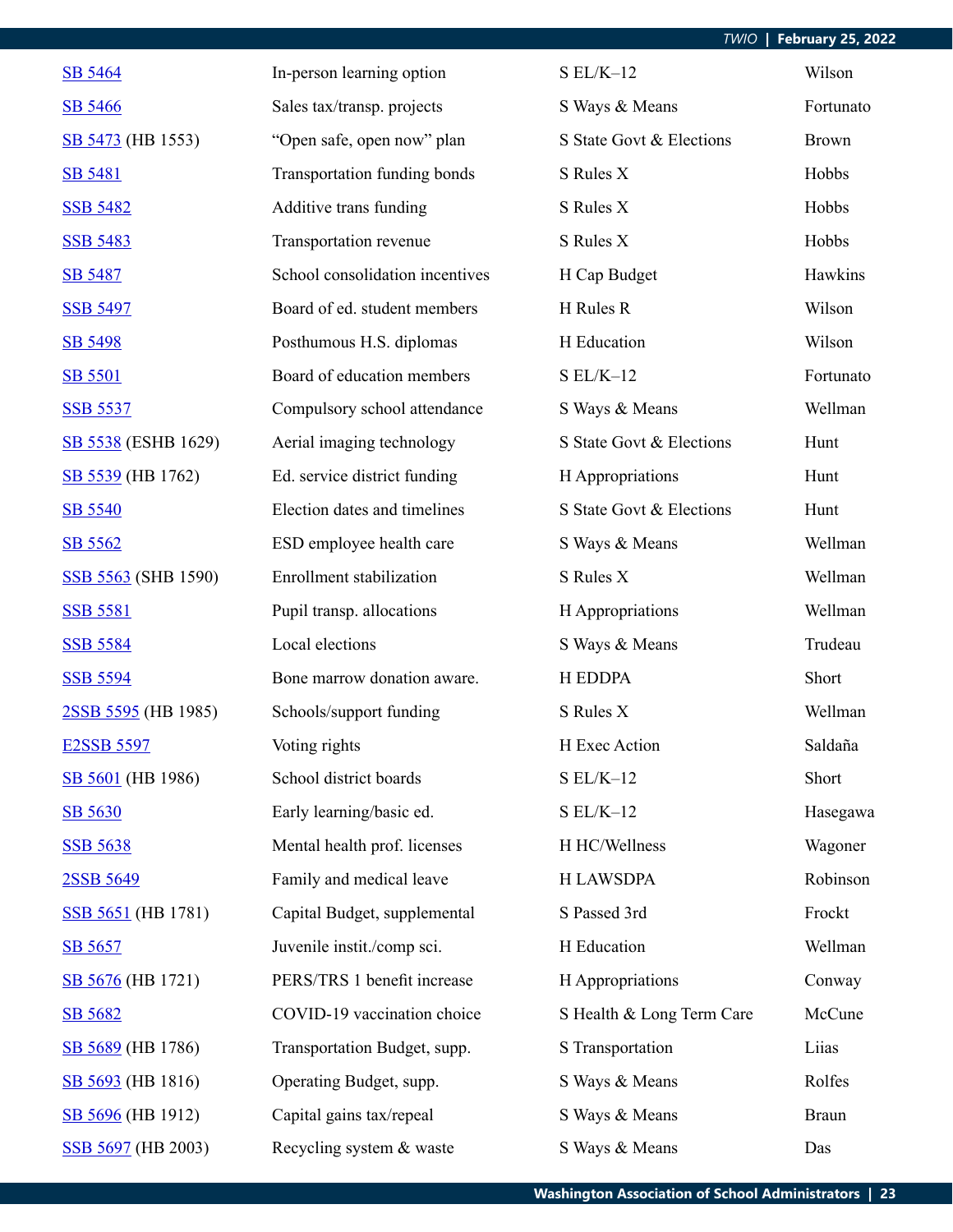| SB 5698                    | Plan 1 retiree COLAs         | S Ways & Means               | Hunt          |
|----------------------------|------------------------------|------------------------------|---------------|
| SB 5715                    | Definition of broadband      | <b>H CEDDP</b>               | Wellman       |
| SB 5718                    | School employees/insurance   | S Ways & Means               | Conway        |
| <b>SSB 5719</b>            | Dual credit costs            | S Ways & Means               | Mullet        |
| 2SSB 5720                  | Student financial literacy   | H Education                  | Mullet        |
| SB 5734                    | Physical & health education  | $S EL/K-12$                  | Dhingra       |
| SB 5735                    | Async. instructional hours   | $S EL/K-12$                  | Dhingra       |
| <b>ESSB 5761</b>           | Wage and salary information  | <b>H LAWSDP</b>              | Randall       |
| SB 5768 (HB 2039)          | Vapor products               | S Health & Long Term Care    | Kuderer       |
| SB 5775 (HB 1722)          | Broadband deployment         | S Environment, Energy & Tech | Wellman       |
| <b>SB 5777</b>             | COVID-19 vaccine/children    | $S EL/K-12$                  | <b>Braun</b>  |
| SB 5798 (SHB 1878)         | Schools/comm. eligibility    | S Ways & Means               | Wilson        |
| SB 5805                    | Sexual ed. parent approval   | $S EL/K-12$                  | McCune        |
| SB 5806                    | Instructional materials      | $S EL/K-12$                  | McCune        |
| SB 5820                    | Superintendent, appointing   | $S EL/K-12$                  | Carlyle       |
| <b>SSB 5824</b>            | Dependent youth financial ed | S Ways & Means               | <b>Nobles</b> |
| SB 5831                    | State & local taxation       | S State Govt & Elections     | Wilson        |
| SB 5833                    | School director compensation | $S EL/K-12$                  | Carlyle       |
| SB 5858                    | Education/parent rights      | $SL/K-12$                    | Dozier        |
| SB 5871                    | Microschool pilot project    | $S EL/K-12$                  | Wilson        |
| <b>ESSB 5873</b> (HB 2031) | Unemployment insurance       | H Rules R                    | Keiser        |
| <b>ESSB 5874</b>           | Military student residency   | H Exec Action                | Nobles        |
| <b>ESSB 5878</b>           | Arts instruction             | H EDDPA                      | Rolfes        |
| <b>SSB 5892</b>            | High schools/nursing pilot   | H Appropriations             | <b>Brown</b>  |
| SB 5897                    | Fuel tax suspension          | S Transportation             | Sefzik        |
| SB 5902                    | High school grad. credits    | $S EL/K-12$                  | Wellman       |
| SB 5905 (HB 2014)          | Outdoor school               | $S EL/K-12$                  | Hunt          |
| SB 5921 (HB 2093)          | County timber tax distrib.   | S Ways & Means               | <b>Braun</b>  |
| SB 5922                    | K-12 education funding       | $S EL/K-12$                  | <b>Braun</b>  |
| SB 5925 (2SHB 2078)        | Outdoor school               | $S EL/K-12$                  | Hunt          |
| SB 5932                    | Sales and use tax rate       | S Ways & Means               | Das           |
| SSB 5933 (HB 2095)         | School seismic safety grants | H Cap Budget                 | Frockt        |
| SB 5959                    | FML insurance solvency       | S Ways & Means               | Wilson        |